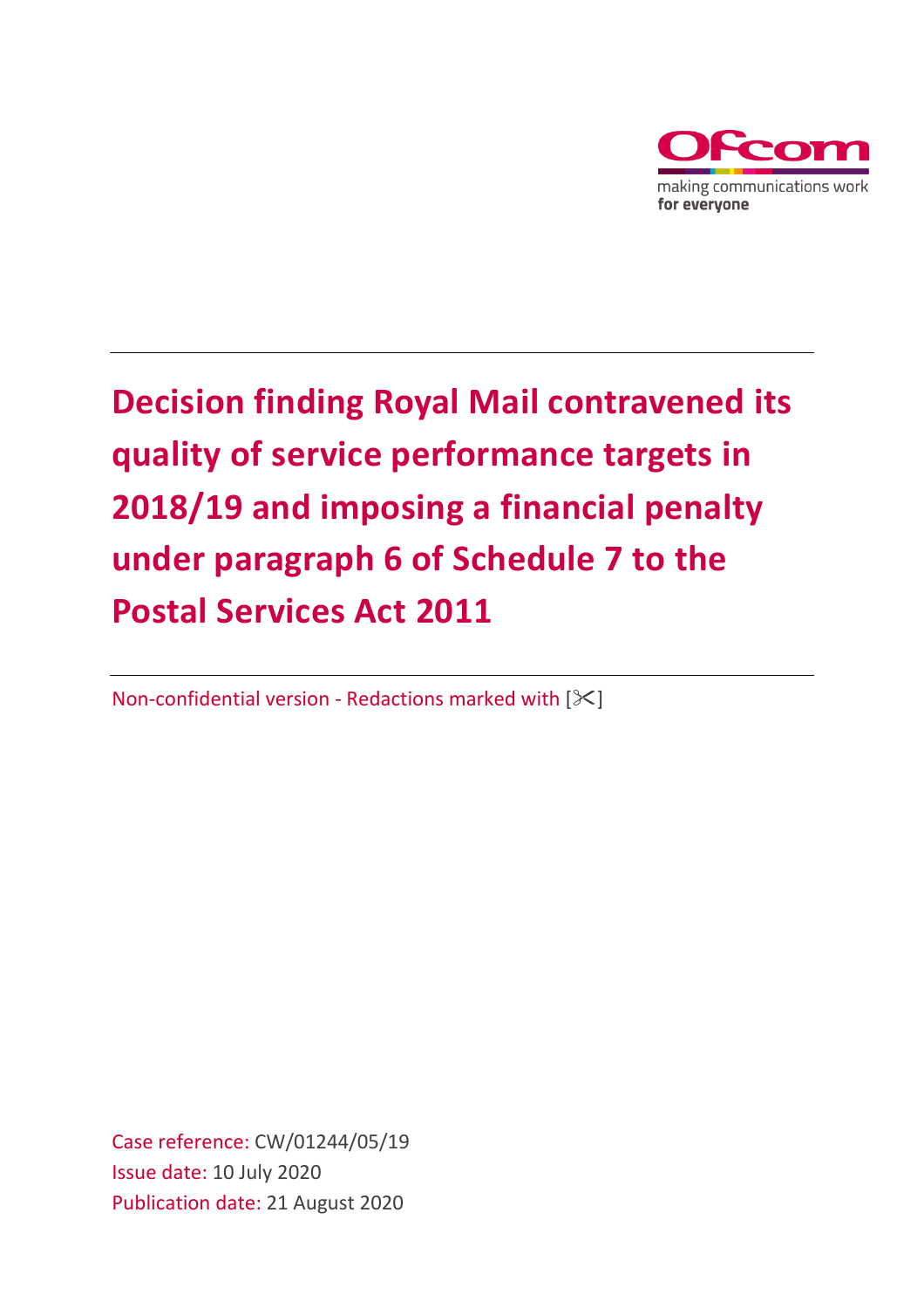# **Contents**

## **Section**

| 1. Overview                                                                               |                |
|-------------------------------------------------------------------------------------------|----------------|
| 2. Introduction                                                                           | $\mathcal{L}$  |
| 3. Regulatory framework in relation to Royal Mail's quality of service targets            | $\overline{4}$ |
| 4. Our assessment of Royal Mail's submissions and finding of contraventions of DUSP 1.9.1 |                |
|                                                                                           |                |
| 5. Consideration of financial penalty                                                     | 25             |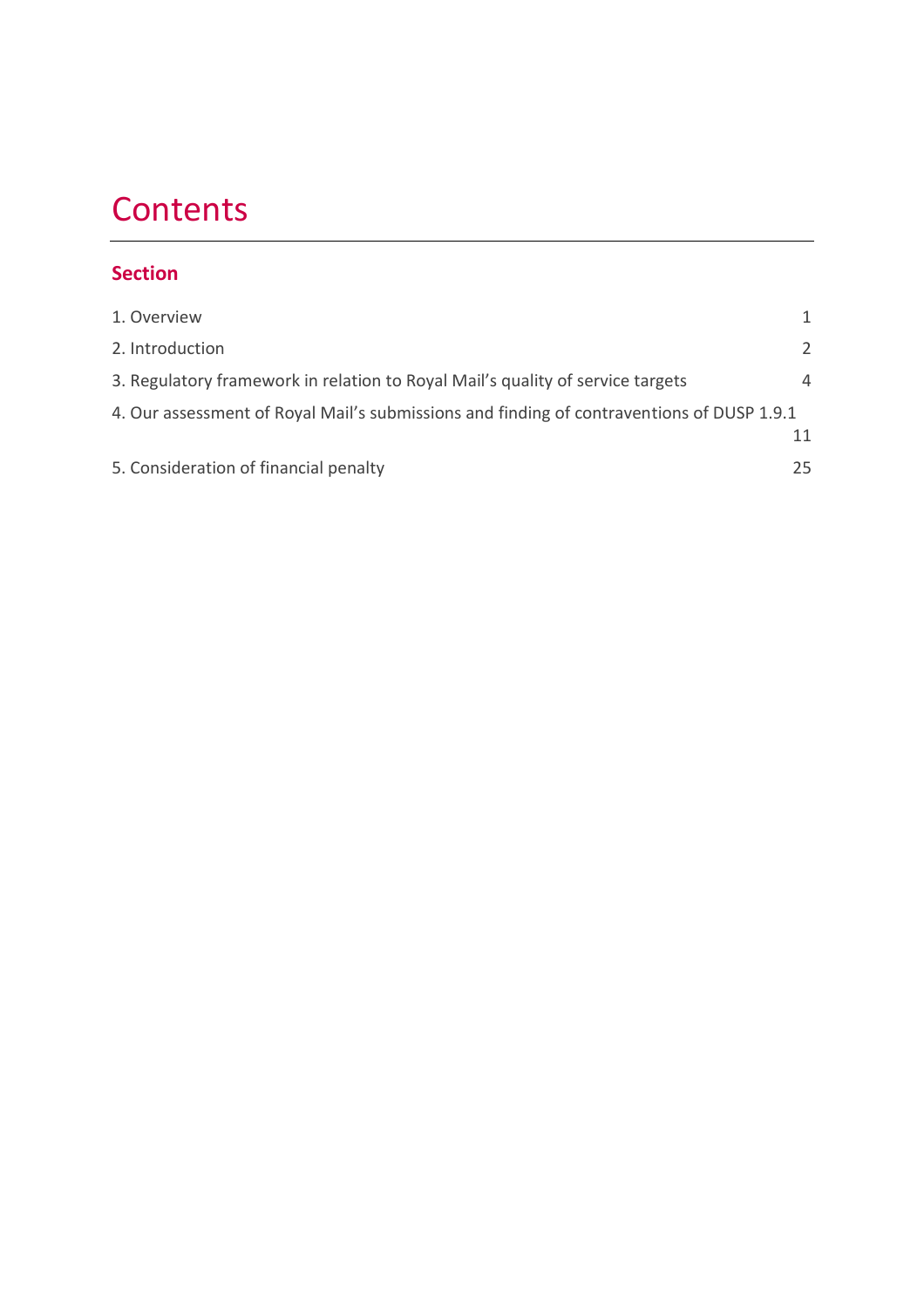# <span id="page-2-0"></span>1. Overview

Royal Mail is required by regulation imposed by Ofcom to achieve certain performance targets in the delivery of Universal Service products. This decision sets out our findings that Royal Mail failed to achieve two of these targets in 2018/19 (the first class national performance target and the Postcode Area performance target) and our decision to impose a financial penalty on Royal Mail for its contravention of its first class national performance target.

#### **What are the targets?**

The first class national performance target effectively requires at least 93% of first class mail to be delivered within one working day of collection. The first class Postcode Area performance target effectively requires at least 91.5% of first class products to be delivered within one working day of collection in 118 out of the 121 PCAs in the UK.

#### **Royal Mail failed to achieve these targets in 2018/19**

Royal Mail reported that in 2018/19 it achieved a performance of 91.54% against its first class national performance target (93%), and only met its first class Postcode Area performance target of 91.5% in 75 of 118 PCAs.

## **Ofcom took into account the impact of an exceptional event but Royal Mail still failed to achieve its targets**

Ofcom has discretion to adjust Royal Mail's performance to take into account the impact of events which Ofcom considers to be exceptional and which affected its quality of service performance. After considering the evidence put forward by Royal Mail, Ofcom decided to adjust Royal Mail's performance to take into account the impact of Highways England's road investment programme.

Despite this adjustment, Royal Mail still failed to achieve its first class national performance target by 1.1% and its Postcode Area performance target in 10 Postcode Areas.

#### **Ofcom has imposed a penalty of £1.5 million on Royal Mail**

In the specific circumstances of this case, and having considered all of the relevant factors in the round, we have imposed a penalty of £1.5 million on Royal Mail for its failure to meet its first class national performance target. We consider that this penalty is proportionate and appropriate to the contravention.

We have decided not to impose a financial penalty in relation to Royal Mail's failure to comply with the first class Postcode Area performance target.

**The overview section in this document is a simplified high-level summary only. The decision we have taken and our reasoning are set out in the full document.**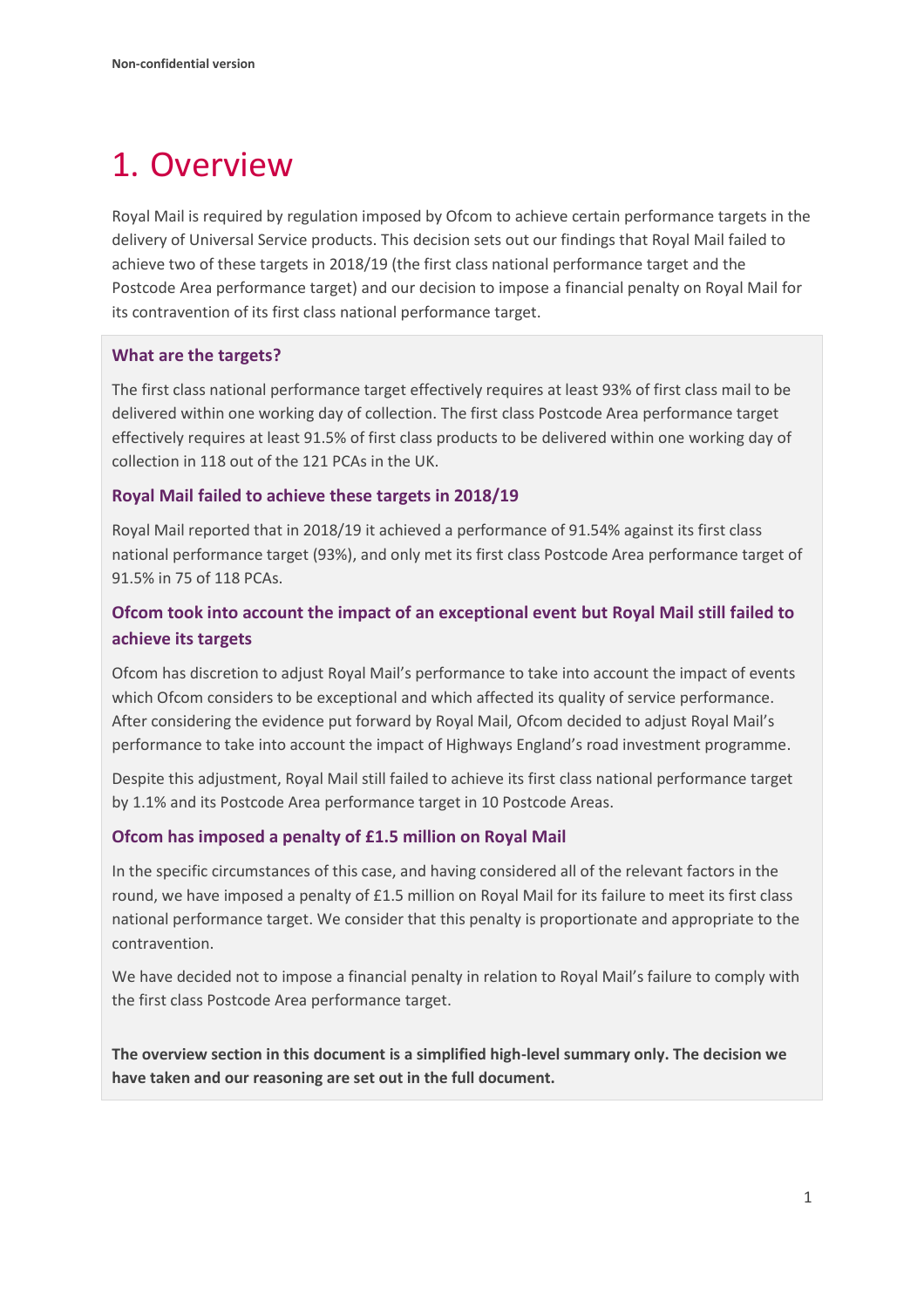# <span id="page-3-0"></span>2. Introduction

2.1 This decision (the "Decision") is addressed to Royal Mail Group Limited ("Royal Mail"), whose registered company number is 04138203. Royal Mail's registered office is 100 Victoria Embankment, London, United Kingdom EC4Y 0HQ.

### **Notifications issued during the investigation**

- 2.2 On 13 June 2019, we issued a notification (the "First Notification") to Royal Mail which explained that we had reasonable grounds for believing that it had contravened relevant regulatory requirements. Royal Mail provided written representations in response on 9 August 2019 ("Representations"). These Representations included submissions on (i) adjustments to Royal Mail's quality of service performance to take into account the impact of events which Royal Mail considered exceptional; and (ii) why Royal Mail did not consider a financial penalty was appropriate or proportionate in this case.
- 2.3 Taking into account these Representations, and further information provided by Royal Mail, we issued Royal Mail with a further notification (the "Second Notification") on 3 February 2020. This replaced the First Notification and explained that we continued to have reasonable grounds for believing that Royal Mail had contravened relevant regulatory requirements. It also set out our provisional view that it was appropriate to impose a financial penalty on Royal Mail for its contravention of its first class national performance target and that a penalty of £1.5 million was appropriate and proportionate to that contravention.
- 2.4 On 6 March 2020, Royal Mail wrote to Ofcom advising that it had decided not to contest Ofcom's provisional decision set out in the Second Notification and would not be submitting further written representations.

## **Structure of this document**

- 2.5 The structure of this document is as follows:
	- In **Section 3**, we set out the legislation, regulation and European Standard relevant to this investigation. We also explain how Royal Mail monitors its quality of service performance.
	- In **Section 4**, we set out our consideration of Royal Mail's submissions in its Representations relating to adjustments to its performance, and explain our reasons for deciding to take into account the confidence interval and to adjust Royal Mail's performance to reflect the impact of Highways England's road investment programme. We also explain our finding that, despite this adjustment, Royal Mail contravened its obligations in relation to the first class national and first class Postcode Area ("PCA") performance targets in 2018/19.
	- In **Section 5**, we: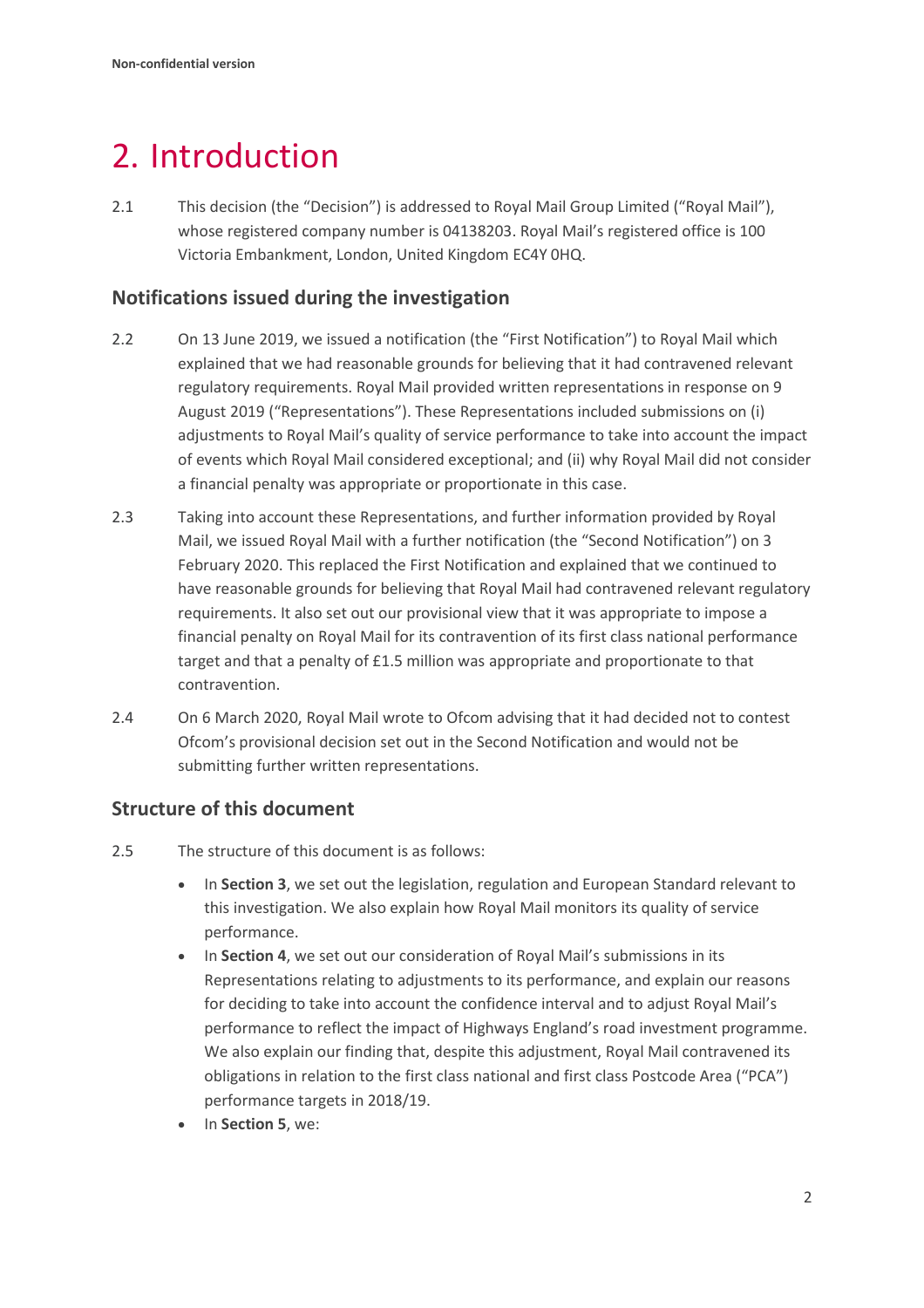- summarise Royal Mail's submissions in its Representations that a penalty is not appropriate or proportionate in this case;
- set out our reasons for deciding that, in the specific circumstances of this case, it is appropriate to impose a financial penalty on Royal Mail for its failure to meet the first class national performance target; and
- set out our reasons for deciding not to impose a penalty for Royal Mail's failure to meet the PCA performance target in the specific circumstances of this case.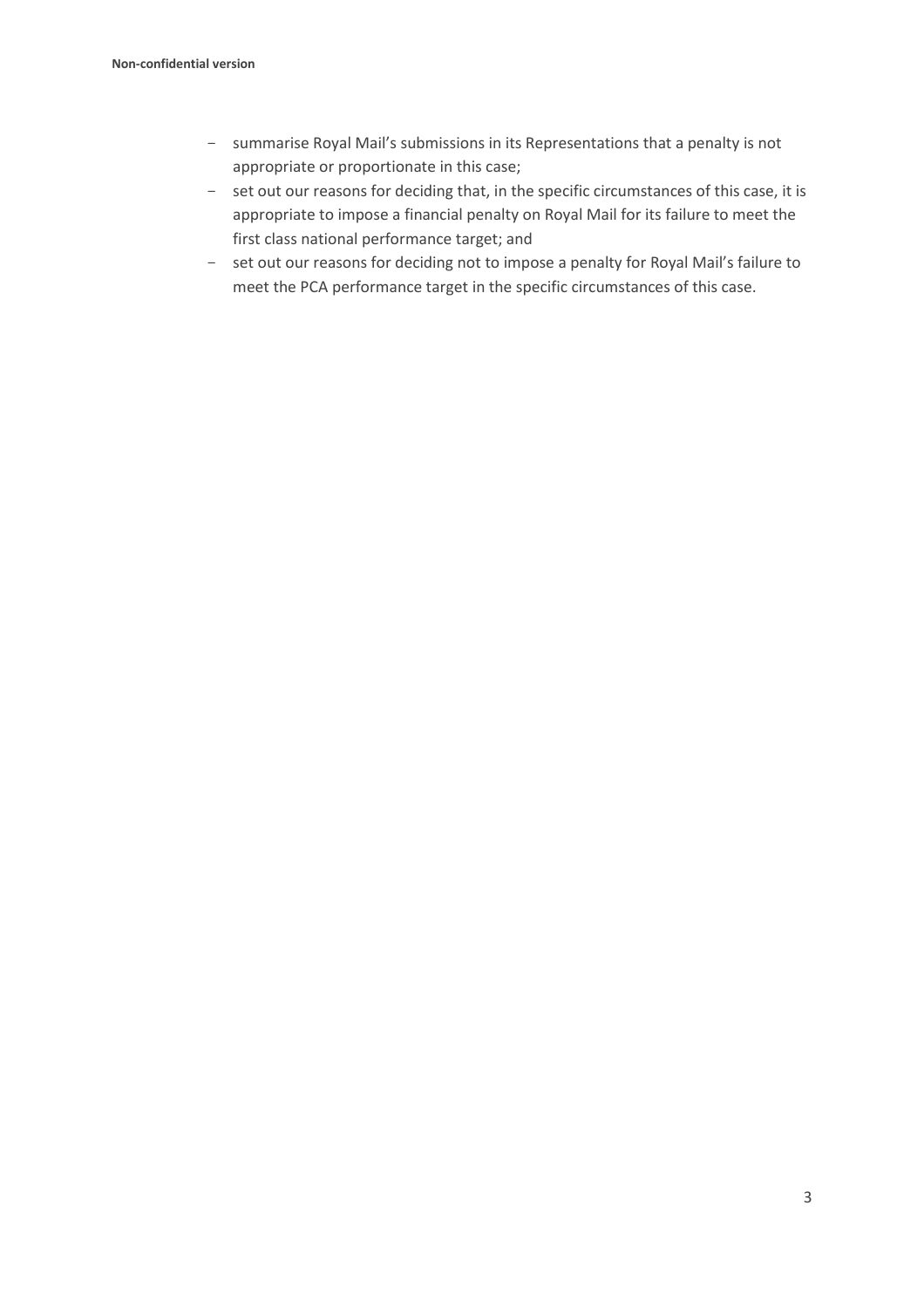# <span id="page-5-0"></span>3. Regulatory framework in relation to Royal Mail's quality of service targets

3.1 In this section, we outline the regulatory framework, setting out the regulatory rules, legislation, and European Standard relevant to this investigation. We also explain how Royal Mail monitors its quality of service performance.

## **Regulatory framework**

3.2 Royal Mail is required by regulation imposed by Ofcom to achieve certain performance targets in the delivery of particular Universal Service products. It is also required to monitor its performance against these targets and publish, for each quarter and for each financial year, its performance against the targets. If Royal Mail fails to meet the targets, Ofcom has powers to take enforcement action against Royal Mail.

## **Overview of the quality of service regulation**

- 3.3 On 27 March 2012, we published a statement entitled "Securing the Universal Postal Service: Decision on the new regulatory framework"<sup>1</sup> (the "2012 Statement") in which we, among other things, designated Royal Mail as the Designated Universal Service Provider ("DUSP") and imposed DUSP conditions on Royal Mail in accordance with section 36 of, and paragraph 3 of Schedule 6 to, the Postal Services Act 2011 (the "Act").<sup>2</sup>
- 3.4 The DUSP conditions<sup>3</sup> set out the Universal Service products that Royal Mail is required to provide. DUSP condition 1.6.1(a) requires Royal Mail to provide 'USO priority services' with a target routing time of one working day for conveying postal packets from the deemed date of collection to the date of delivery (also known as "D+1"). Royal Mail refers to products in this category as first class products. For ease of reference, we have also adopted the term 'first class products' in this document.
- 3.5 DUSP condition 1.9.1 requires Royal Mail to meet certain performance targets, including:
	- a first class national performance target, which requires at least 93.0% of first class mail to be deemed to have been delivered with an actual routing time of no more than one working day i.e. within one working day of collection; and
	- a first class Postcode Area<sup>4</sup> performance target, which requires at least 91.5% of first class products, which have been purchased by postage stamp and by meter, to be deemed to have been delivered with an actual routing time of no more than one

<sup>1</sup> Ofcom, *[Securing the Universal Postal Service Decision on the new regulatory framework](https://www.ofcom.org.uk/__data/assets/pdf_file/0029/74279/Securing-the-Universal-Postal-Service-statement.pdf)*, 27 March 2012.

<sup>&</sup>lt;sup>2</sup> The DUSP conditions can be viewed on **[Ofcom's website](https://www.ofcom.org.uk/postal-services/information-for-the-postal-industry/conditions)**.

<sup>3</sup> As amended on 1 April 2014.

<sup>4</sup> Postcode Areas are geographic segments of the UK and each segment has a name and a code made up of one or two letters. These codes are used as the beginning letters of every UK postcode. There are 121 postcode areas in the UK.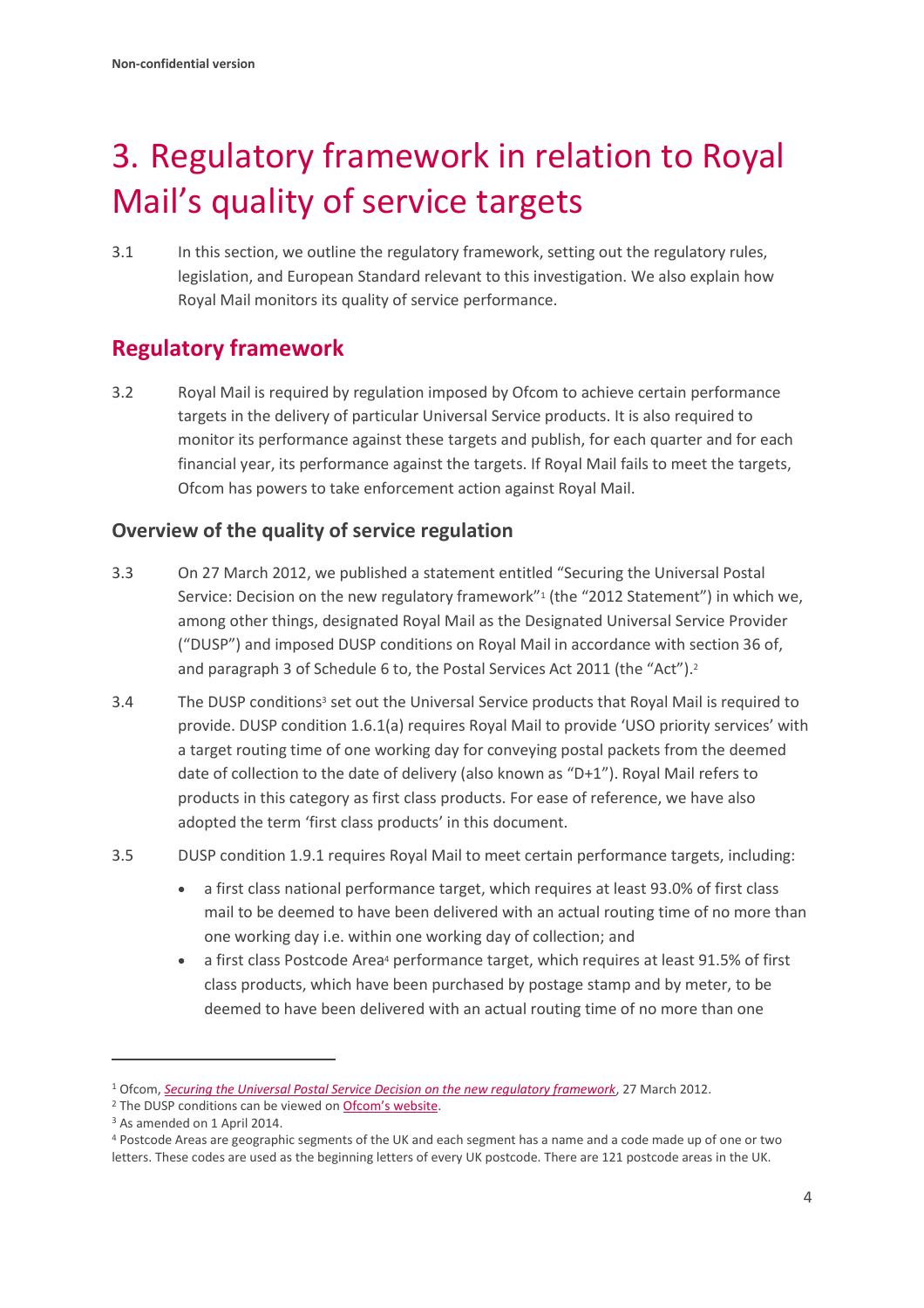working day in each postcode area in the UK apart from HS,<sup>5</sup> KW<sup>6</sup> and ZE<sup>7</sup> (118 out of the 121 in the UK).

- 3.6 DUSP condition 1.9.1 requires Royal Mail to meet these targets in respect of each annual period ending on 31 March, with the exception of the Christmas Exemption Period, which is defined as the period beginning on the first Monday in December and ending on the New Year public holiday in the following January.<sup>8</sup>
- 3.7 DUSP condition 1.9.2 requires Royal Mail to monitor, or to procure the monitoring of, its performance in relation to the relevant quality of service targets using an appropriate testing methodology. The approach followed by Royal Mail is explained below.
- 3.8 Royal Mail has been subject to equivalent regulatory obligations since 2001, including the first class national performance targets and PCA performance targets. <sup>9</sup> The levels of the standards were initially based on Royal Mail's then internal quality of service targets.<sup>10</sup> Royal Mail subsequently agreed to an increase in the standards and by 2005/06 the present levels applied.<sup>11</sup> In establishing a new regulatory framework in 2012, we decided to maintain performance targets at these levels. We noted that *"[h]istorical performance suggests that all of the targets are achievable."*<sup>12</sup>

### **Ofcom's investigatory and enforcement powers**

- 3.9 Ofcom's powers to take enforcement action against Royal Mail in relation to its compliance with the performance targets imposed on it are set out in Schedule 7 to the Act.
- 3.10 Under section 54 of, and paragraph 2 of Schedule 7, to the Act, if Ofcom determines that there are reasonable grounds for believing that Royal Mail is contravening, or has contravened, a regulatory requirement, Ofcom may give Royal Mail a notification. The notification must:
	- a) set out the determination made by Ofcom;
	- b) specify the requirement and contravention in respect of which that determination has been made; and
	- c) specify the period during which Royal Mail has an opportunity to make representations about the notified determination.
- 3.11 Following the issue of such a notification, there are a number of further enforcement actions that Ofcom may consider taking. As this case relates to Royal Mail's performance

<sup>5</sup> The Outer Hebrides postcode area, which covers the islands making up the Outer Hebrides Island archipelago.

<sup>6</sup> The Kirkwall postcode area, which covers certain areas in the North of Scotland, including the Orkney Islands.

<sup>&</sup>lt;sup>7</sup> The Lerwick postcode area, which covers the Shetland Islands in Scotland.

<sup>&</sup>lt;sup>8</sup> In Scotland, the Christmas period extends to the Scottish New Year public holiday.

<sup>9</sup> Condition 4 of *[Royal Mail's licence](https://webarchive.nationalarchives.gov.uk/20081213170617/http:/www.psc.gov.uk/postcomm/live/policy-and-consultations/consultations/licensing--royal-mail/LicencePO08.pdf)* granted on 23 March 2001.

<sup>10</sup> See Postcomm, *Licence for Consignia plc – [A consultation document and notice](https://webarchive.nationalarchives.gov.uk/20100510042416/http:/www.psc.gov.uk/postcomm/live/policy-and-consultations/documents-by-date/2001/Licence_for_Consignia_-_con_doc_and_notice.pdf)*, January 2001, page 13, paragraph 2.12.

<sup>11</sup> See Postcomm, *[Review of Consignia plc's Price and Service Quality Regulation](https://webarchive.nationalarchives.gov.uk/20100510042405/http:/www.psc.gov.uk/policy-and-consultations/documents-by-date/2002.html)*, October 2002, page 82, paragraph 7.5. Royal Mail's licence was amended on 31 March 2003 to reflect the revised standards.

<sup>12</sup> Ofcom, *Securing the Universal Postal Service – [Proposals for the future framework for economic regulation](https://www.ofcom.org.uk/__data/assets/pdf_file/0012/63003/Securing-the-Universal-Postal-Service-Proposals-for-the-future-framework-for-economic-regulation.pdf)*, 20 October 2011, page 33, paragraph 5.43.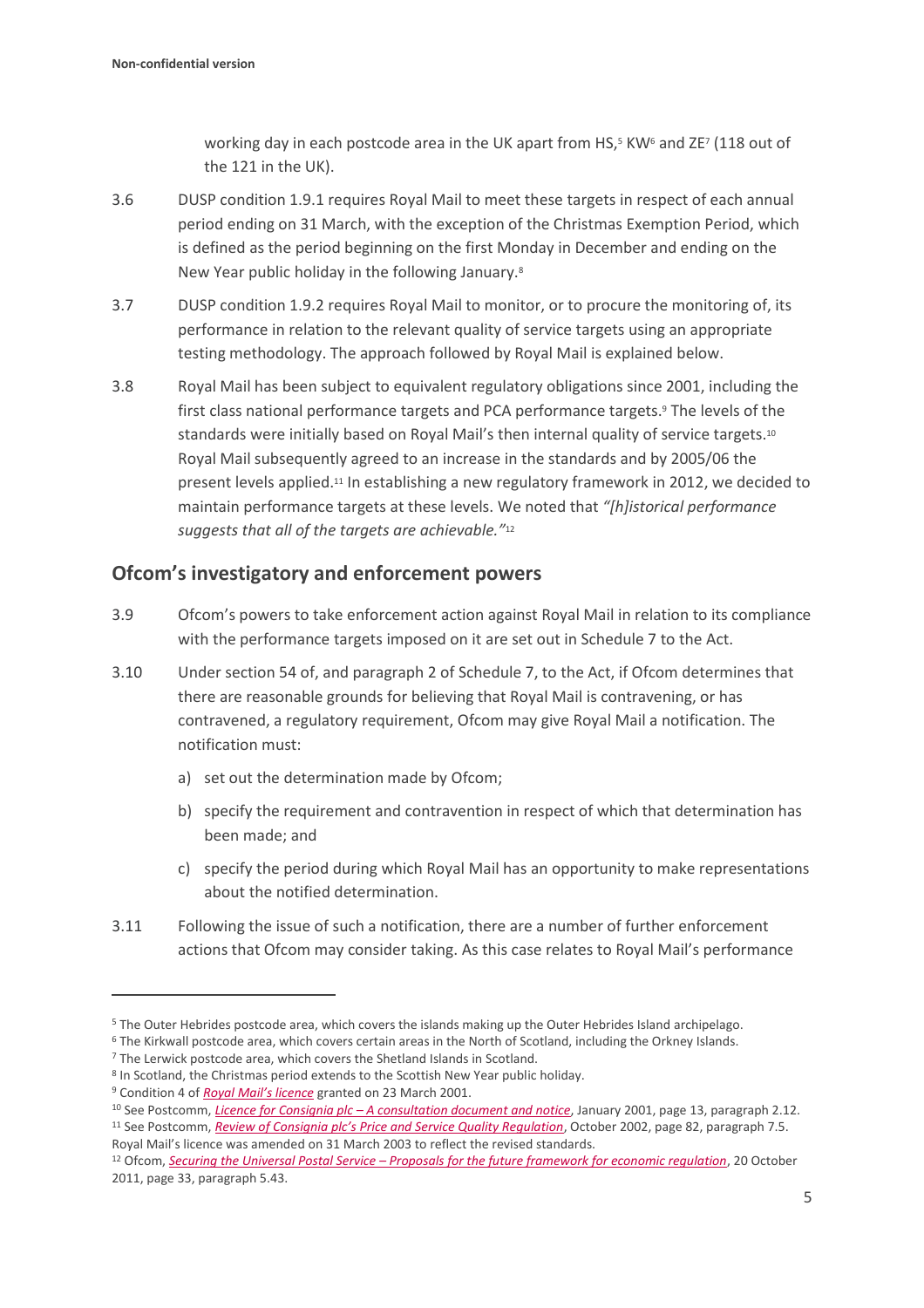during 2018/19, some of these actions, such as issuing an enforcement notification together with a direction setting out steps to be taken to remedy the contravention (provided for under paragraph 5 of Schedule 7 to the Act), are not applicable since it would not be possible for Royal Mail to remedy any contravention on a retrospective basis.

3.12 If, following a notification under paragraph 2, Ofcom is satisfied that Royal Mail has, in one or more of the notified respects, been in contravention of the notified regulatory requirement, Ofcom may impose a financial penalty on Royal Mail, in accordance with paragraph 6 of Schedule 7 to the Act. The amount of any penalty should be appropriate and proportionate to the contravention(s) for which it is imposed and may not exceed 10% of the turnover of Royal Mail's postal service business for the relevant period. In determining the amount of any financial penalty, Ofcom is also required to have regard to its guidelines on financial penalties.<sup>13</sup>

## **Ofcom's approach to the enforcement of Royal Mail's performance targets**

3.13 In this section, we set out Ofcom's approach to enforcement of Royal Mail's performance targets. In carrying out such enforcement action, we have regard to the European Standard for first class mail which sets how quality of service should be measured.

## **Measuring quality of service**

- 3.14 The European Committee for Standardization, known as CEN, is an association that brings together the National Standardization Bodies of 34 European countries. CEN is one of the European Standardization Organizations that has been officially recognised by the European Union and by the European Free Trade Association (EFTA) as being responsible for developing and defining voluntary standards at a European level.
- 3.15 CEN has approved European Standard EN 13850:2012 (the "first class standard") which was implemented in the UK by The British Standards Institute and guides postal operators in measuring the quality of service of single piece priority or first class mail falling within the scope of universal service obligations. It does this by providing a detailed methodology for estimating the quality of service – in relation to journey times – of these priority mail services.
- 3.16 As noted above, DUSP condition 1.9.2 requires Royal Mail to monitor, or to procure the monitoring of, its performance in relation to the relevant quality of service standards using an appropriate testing methodology. Royal Mail complies with this requirement by way of a series of surveys involving test mail items. These are designed by Royal Mail in compliance with the first class standard and carried out by the market research agency Kantar. To carry out the survey, Kantar recruits a panel of private individuals and businesses across the UK who are directed to post items of test mail to each other. Royal Mail explains that panellists record the dates on which test items are posted and the dates

<sup>13</sup> See Ofcom, *Penalty Guidelines – [Section 392 Communications Act 2003](https://www.ofcom.org.uk/__data/assets/pdf_file/0022/106267/Penalty-Guidelines-September-2017.pdf)*, 14 September 2017.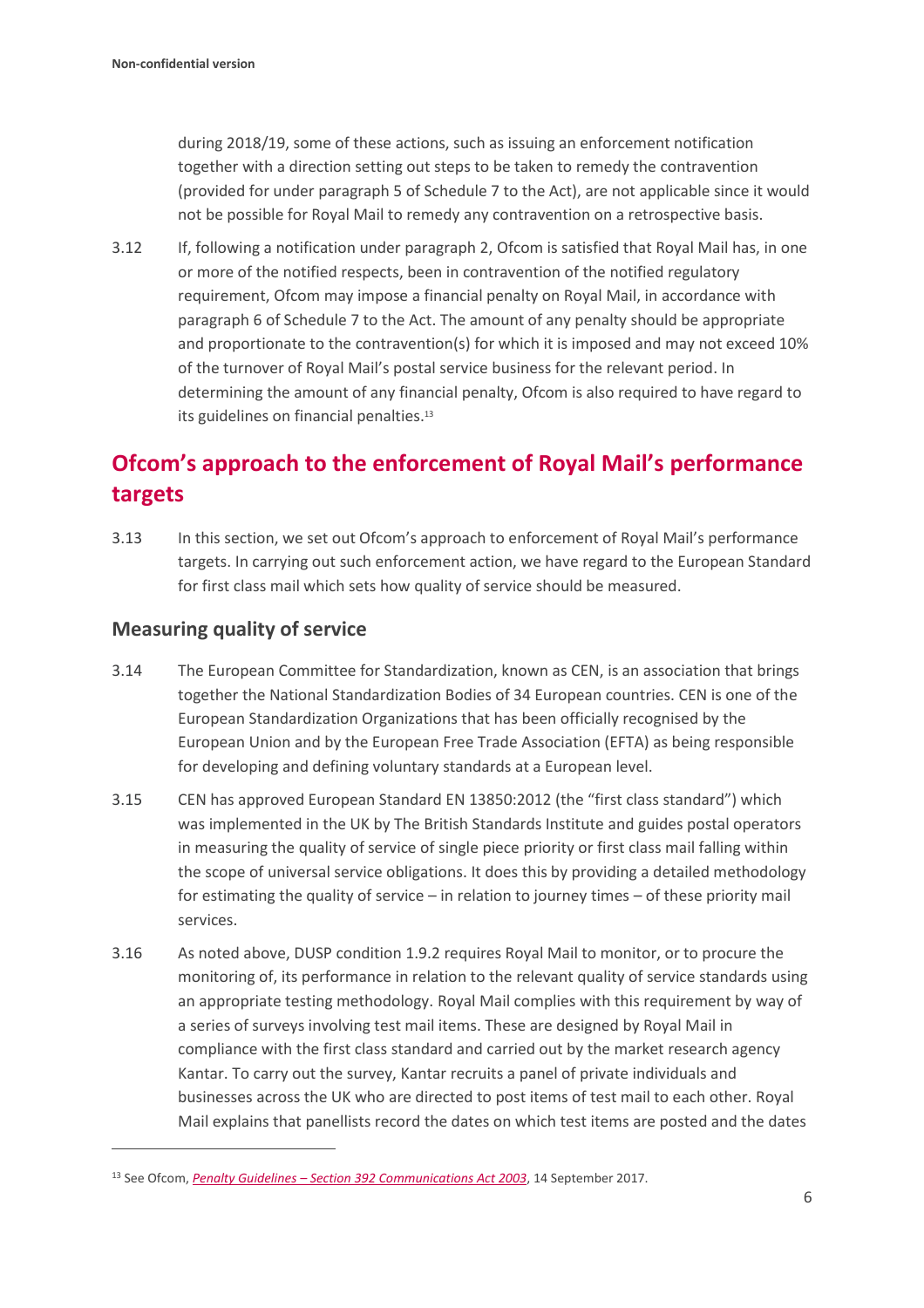on which test items are delivered. The test items are not identifiable to Royal Mail and the participants in the survey are anonymous to Royal Mail.

- 3.17 The delivery performance of these test items can be extrapolated to estimate the performance across all mailed items. In particular, the first class standard provides a statistical methodology which enables Royal Mail to calculate a margin of error (known as the "*confidence interval*") around the performance of the sample items within which there can be confidence Royal Mail's overall performance lies.<sup>14</sup>
- 3.18 This results in a range within which there is a 95% probability that Royal Mail's true performance falls, although it is not possible to determine precisely where in that range Royal Mail's actual performance lies. The performance figures reported by Royal Mail represent the middle of the confidence interval. The range or degree of the confidence interval is determined by (i) the measured quality of service achieved for the sample; and (ii) the sample size.
- 3.19 Since imposing the DUSP condition in 2012, Ofcom has consistently acknowledged the confidence interval associated with Royal Mail's quality of service performance figures. This means that where Royal Mail's performance – adjusted to the high point of the confidence interval – meets the relevant standard, Ofcom has not intervened or investigated further. This is because, in these circumstances, *"it could not be ascertained whether Royal Mail had missed the target or not."*<sup>15</sup> Similarly, we have taken into account the confidence intervals in our decisions associated with Royal Mail's performance in 2015/16 and 2017/18. 16

## **Exceptional events for which an additional allowance may be granted**

3.20 The objective of Royal Mail's performance targets is to ensure that consumers receive an adequate level of service. These targets are made meaningful and achievable by being set below 100%, in recognition of the fact that events may affect delivery performance which are beyond Royal Mail's control.<sup>17</sup> However, Ofcom has discretion to take into account the impact of events Ofcom considers to be exceptional and grant an additional allowance, in

<sup>14</sup> See European Standard EN 13850:2012, section A.5.

<sup>&</sup>lt;sup>15</sup> See Ofcom, *[Annual monitoring update on the postal market](https://www.ofcom.org.uk/__data/assets/pdf_file/0025/56923/annual_monitoring_update_2014-15.pdf) - Financial year 2014-15*, paragraph 3.35. Also see Ofcom, *Annual monitoring [update on the postal market](https://www.ofcom.org.uk/__data/assets/pdf_file/0024/71178/annual-monitoring-update-postal-2013-14.pdf) – Financial year 2013-14*, 2 December 2014, paragraph 5.40; Ofcom, *[Decision to conclude investigation of Royal Mail Group Limited in relation to a contravention of Designated Universal](https://www.ofcom.org.uk/__data/assets/pdf_file/0028/92746/161020-non-confidential-decision-v3.pdf)  [Service Provider Condition 1.9.1, CW/01183/05/16](https://www.ofcom.org.uk/__data/assets/pdf_file/0028/92746/161020-non-confidential-decision-v3.pdf)*, 19 October 2016, Table 2 and paragraphs 3.28.

<sup>16</sup> See Ofcom, *[Decision to conclude investigation of Royal Mail Group Limited in relation to a contravention of Designated](https://www.ofcom.org.uk/__data/assets/pdf_file/0028/92746/161020-non-confidential-decision-v3.pdf)  [Universal Service Provider Condition 1.9.1](https://www.ofcom.org.uk/__data/assets/pdf_file/0028/92746/161020-non-confidential-decision-v3.pdf)*, 19 October 2016, page 6, paragraph 3.6; Ofcom, *[Decision to conclude](https://www.ofcom.org.uk/__data/assets/pdf_file/0015/152241/decision-non-confidential-royal-mail-quality-of-service-17-18.pdf)  investigation into Royal Mail's compl[iance with its quality of service performance standards in 2017/18](https://www.ofcom.org.uk/__data/assets/pdf_file/0015/152241/decision-non-confidential-royal-mail-quality-of-service-17-18.pdf)*, 31 May 2019, page 11, paragraph 3.17.

<sup>17</sup> See Ofcom, *[Annual monitoring update on the postal market](https://www.ofcom.org.uk/__data/assets/pdf_file/0032/56984/annual_monitoring_update_2012-13.pdf) - Financial year 2012-13*, page 37, paragraph 5.33; Ofcom, *[Annual monitoring update on the postal market](https://www.ofcom.org.uk/__data/assets/pdf_file/0024/71178/annual-monitoring-update-postal-2013-14.pdf) – Financial year 2013-14*, page 45, paragraphs 5.36; Ofcom, *[Annual](https://www.ofcom.org.uk/__data/assets/pdf_file/0025/56923/annual_monitoring_update_2014-15.pdf)  [monitoring update on the postal market](https://www.ofcom.org.uk/__data/assets/pdf_file/0025/56923/annual_monitoring_update_2014-15.pdf) – Financial year 2014-15*, page 17, paragraph 3.32; Ofcom, *[Decision to conclude](https://www.ofcom.org.uk/__data/assets/pdf_file/0028/92746/161020-non-confidential-decision-v3.pdf)  [investigation of Royal Mail Group Limited in relation to a contravention of Designated Universal Service Provider Condition](https://www.ofcom.org.uk/__data/assets/pdf_file/0028/92746/161020-non-confidential-decision-v3.pdf)  [1.9.1](https://www.ofcom.org.uk/__data/assets/pdf_file/0028/92746/161020-non-confidential-decision-v3.pdf)*, 19 October 2016, page 9, paragraph 3.22; Ofcom, *[Decision to conclude investigation into](https://www.ofcom.org.uk/__data/assets/pdf_file/0015/152241/decision-non-confidential-royal-mail-quality-of-service-17-18.pdf) Royal Mail's compliance [with its quality of service performance standards in 2017/18](https://www.ofcom.org.uk/__data/assets/pdf_file/0015/152241/decision-non-confidential-royal-mail-quality-of-service-17-18.pdf)*, 31 May 2019, page 8, paragraph 3.5.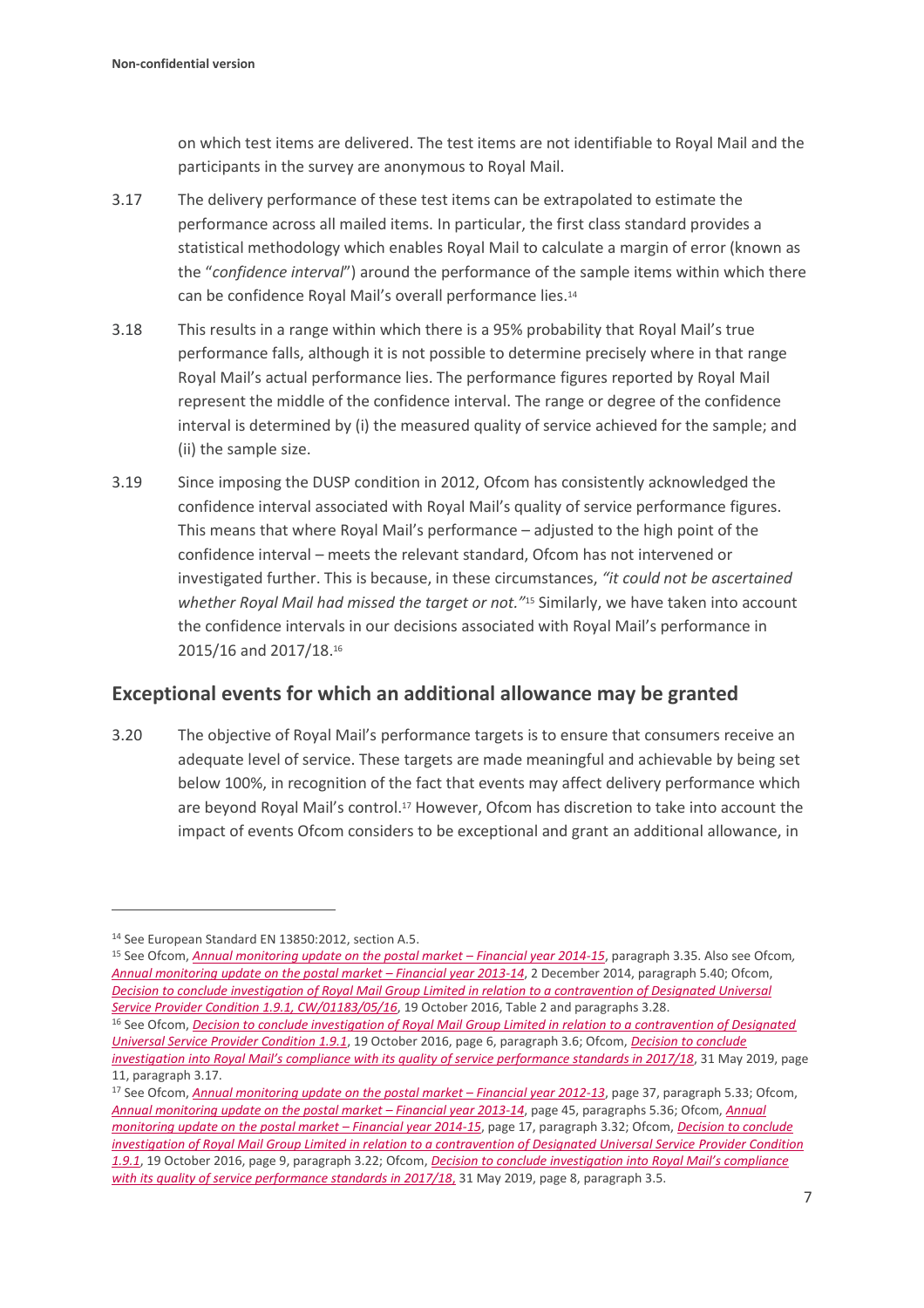excess of the allowance already built into the targets. Ofcom will consider on a case-bycase basis whether to grant such an additional allowance.

- 3.21 Determining whether an event should be considered "exceptional" is an inherently subjective exercise. An event may appear exceptional, for example, because it has never happened before, is rare, or has an unprecedented and unforeseeable impact. However, it does not follow that we should automatically grant an additional allowance for it. This is because Royal Mail's performance targets are already set below 100% to capture events that are beyond Royal Mail's control, some of which could be considered "exceptional" to the extent the specific nature of the event may not have happened before or is rare. Whether an event is considered "exceptional" cannot therefore be the only relevant factor when determining whether we should grant an additional allowance for a specific event. If it was, then Royal Mail could effectively receive two allowances for the same event; one under the allowance built into its targets - which is intended to cover events beyond Royal Mail's control, including events that may be considered "exceptional" - and one as a result of an ex post investigation.
- 3.22 In exercising our discretion, we therefore consider the specific circumstances of an event and take a more holistic approach when deciding whether to take into account the impact of an event and grant an additional allowance for it. We consider:
	- a) first, whether an event is exceptional; and
	- b) second, if it is exceptional, whether an additional allowance should be granted for it.
- 3.23 As set out above, the first component is an inherently subjective exercise. In exercising our discretion, we have regard to the first class standard (discussed in paragraphs  $3.26 - 3.27$ ) below) which sets out criteria for an event to be regarded as 'force majeure' and will consider factors such as whether the event was caused by Royal Mail and whether the type of the event was rare, unprecedented, unforeseeable and/or unavoidable.
- 3.24 The second component will consider factors such as whether the event had a provable and quantifiable impact on quality of service; the extent of that impact and whether we consider Royal Mail should be able to absorb the impact within its allowance; whether we consider the exceptional event is the type of event which the allowance is intended; and whether Royal Mail has taken adequate steps to mitigate the impact of the event on its quality of service.
- 3.25 Where we decide to grant an additional allowance for a specific event, we adjust Royal Mail's performance to account for the impact of the particular event in question.

#### **European Standard for first class mail**

3.26 The first class standard outlines certain circumstances, known as "*force majeure*" events, which may provide a reason for postal operators to remove certain samples from its performance assessment, and which has the effect of uplifting overall performance. Section 5.2 of the first class standard, entitled "Transit time calculation", discusses *force majeure* events and Section H.3.5, entitled "Force majeure", covers a number of topics related to *force majeure* events. We have regard to the first class standard (in particular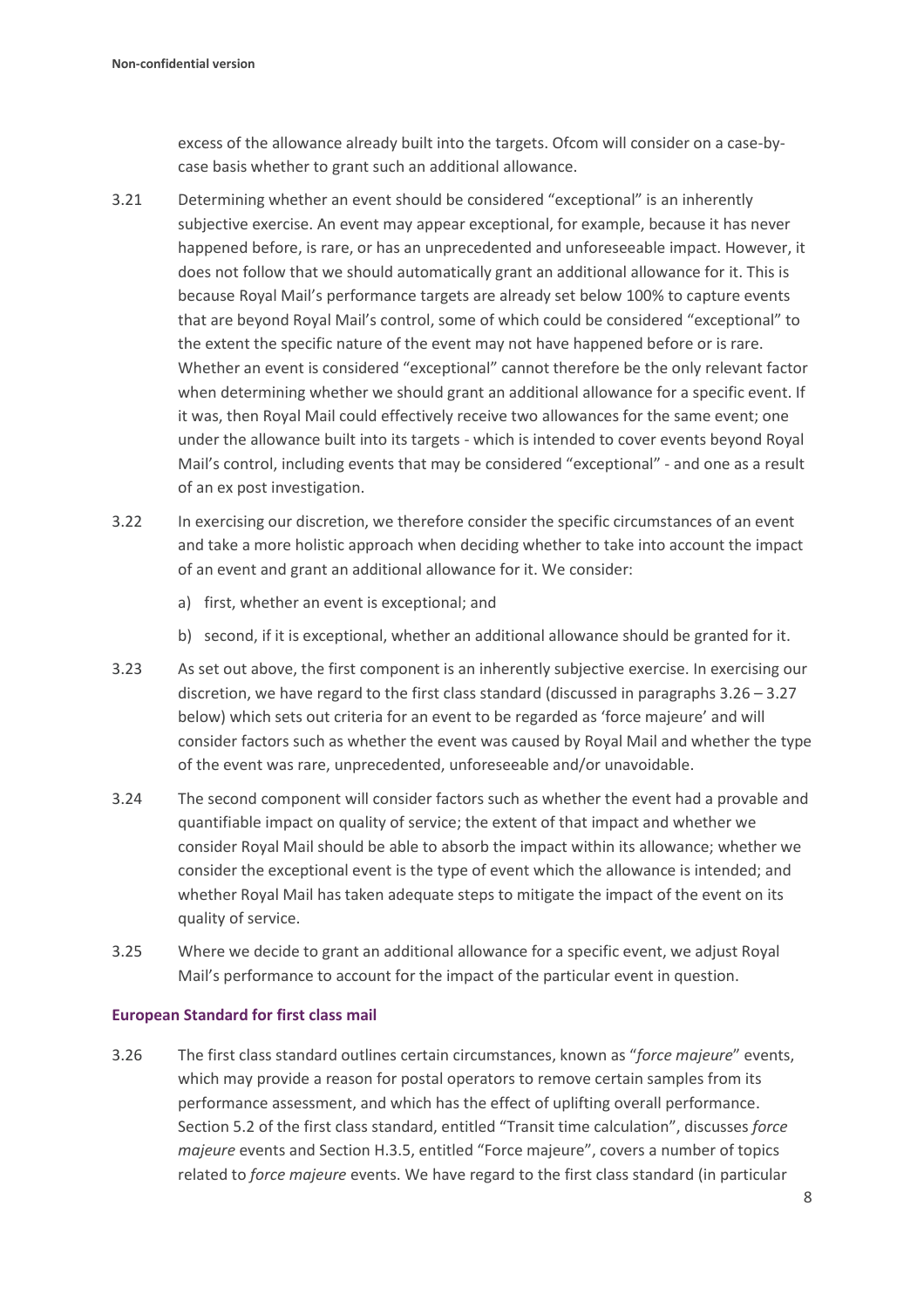the Sections 5.2.2 and H.3.5.4 copied below) when deciding whether an event should be considered an exceptional event for which Royal Mail's performance should be adjusted (although the first class standard is not considered by itself determinative of the issue).

3.27 Sections 5.2.2 and H.3.5.4 read as follows:

"*5.2.2 Continuity of measurement*

*The measurement system shall be continuous. Posting shall cover all months and weeks of the year and at least all collection days of the week in accordance with the definition of the measurement unit and the transit-time calculation rule. All periods of the year shall be included as well as Christmas, Easter and summer holiday periods.*

*Non-functioning of the postal operator and days of strikes or industrial disputes shall not be discounted. However, in case of "force majeure" events, deduction of corresponding periods may be considered [by the regulatory authority18]. Any deduction shall be indicated in the reporting and be subject to audit.*

#### *[…]*

*For an event to qualify as force majeure, the incident shall fulfil the following minimum requirements. It shall;*

- − *not be caused by the operators involved in the distribution and / or their subcontractors,*
- − *be unforeseeable and,*
- − *be unavoidable by them.*

#### *It shall;*

- − *be a rare event,*
- − *have a provable impact on several consecutive days of distribution.*

*Thus in case of, for example, natural disaster or terror attacks it should be allowed to consider the deduction of the corresponding period during which operation is affected in such a way that transit times cannot be guaranteed by "normal" postal operation*."

#### "*H.3.5.4 Examples of force majeure*

− *natural disasters; earthquake, flooding or other extreme weather conditions (which are unlikely in that region or country) causing damage to e.g. goods, infrastructure, people and making the postal operator unable to perform its obligations,*

<sup>18</sup> See European Standard EN 13850:2012, section F.2.2.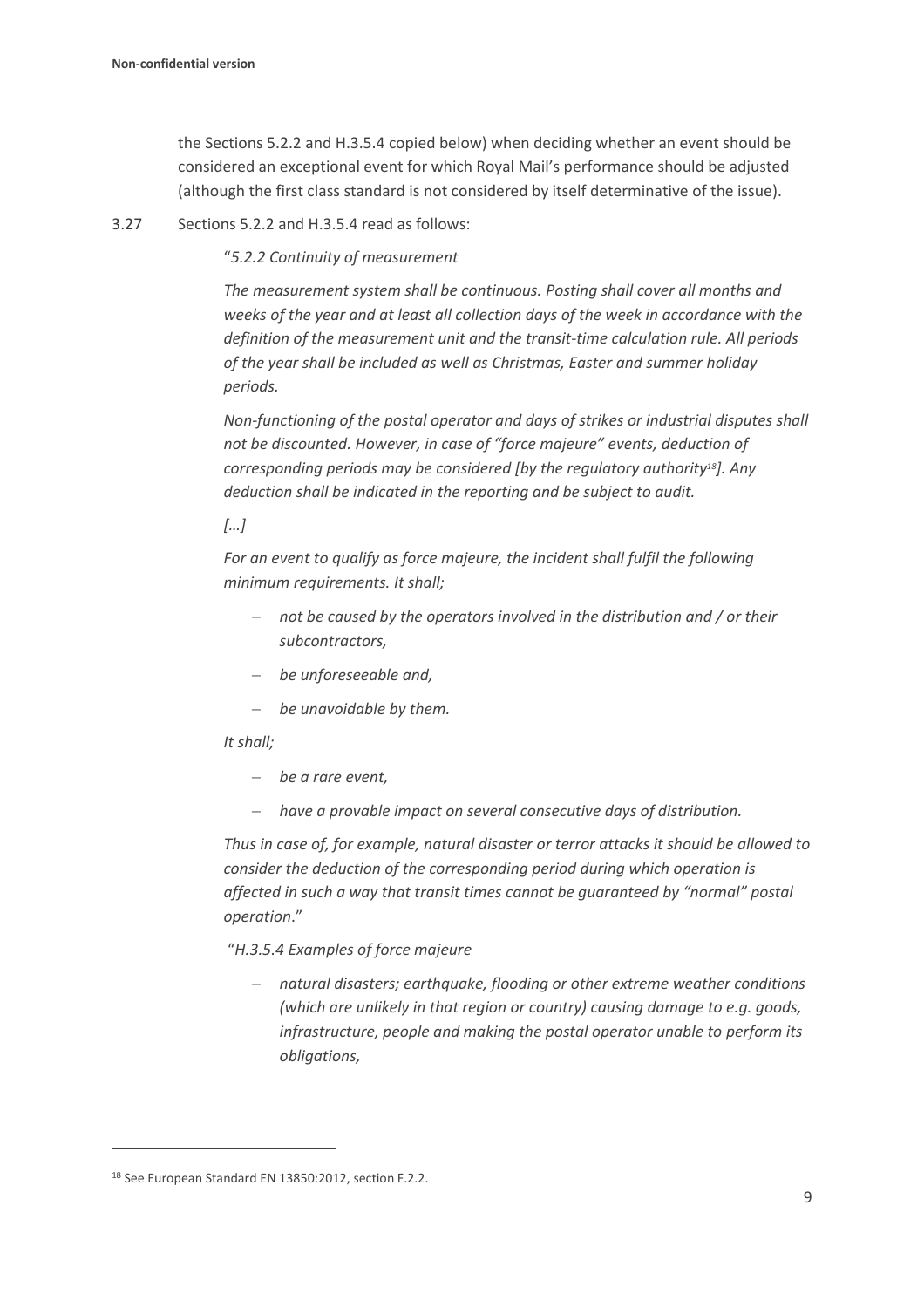- − *war or terrorist activity causing physical damage to e.g. goods, infrastructure, people or creating a psychological distress that results in nonperformance,*
- − *general strike; an external strike outside the operators influence and where all major transportation systems are blocked on a nation-wide level.*

*The following events may not qualify as force majeure:*

- − *strike within the operators influence,*
- − *periods of the year or days with an unusually large volume of mail and / or parcels, independent of the induction point."*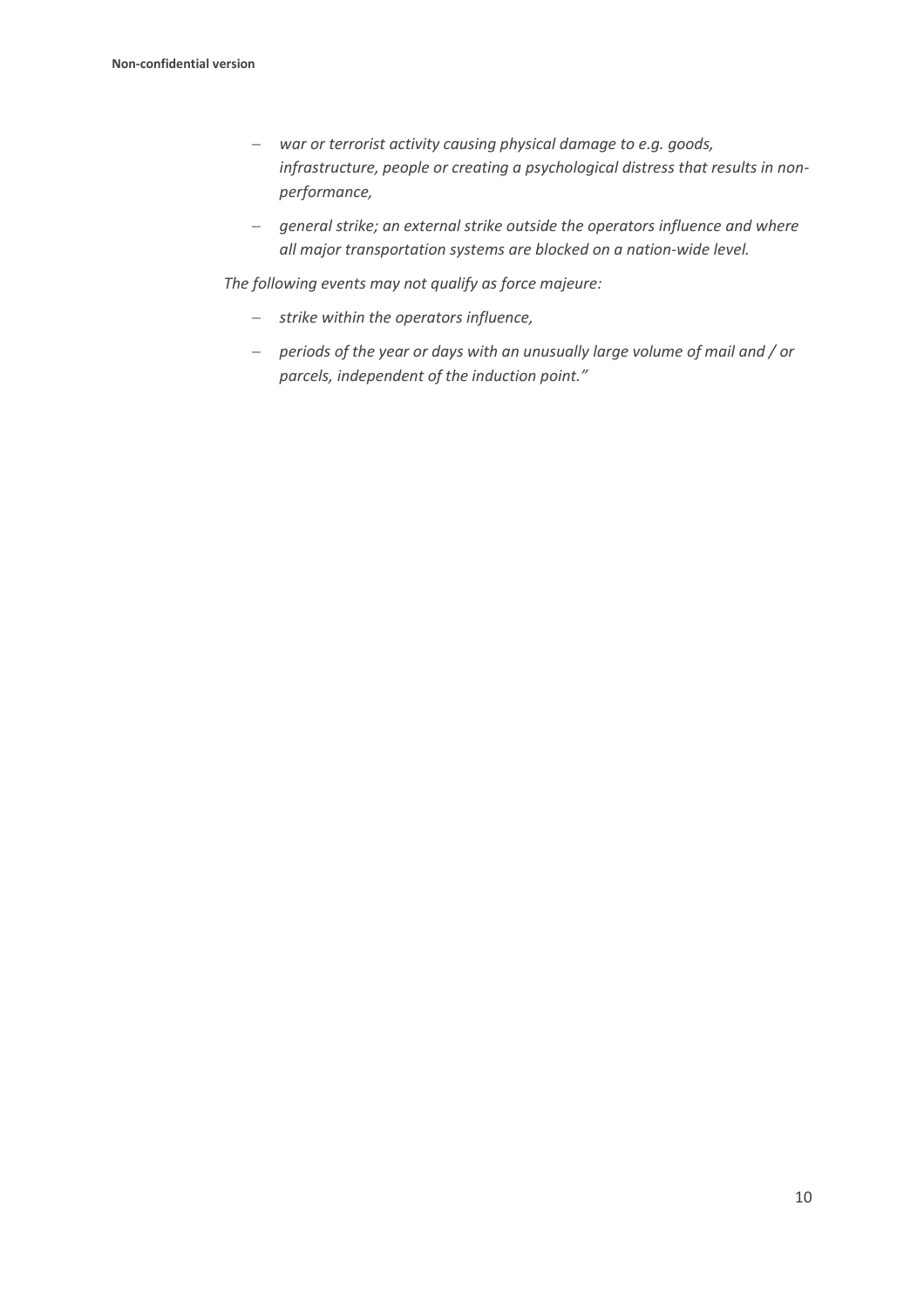# <span id="page-12-0"></span>4. Our assessment of Royal Mail's submissions and finding of contraventions of DUSP 1.9.1

## **Royal Mail's quality of service performance in 2018/19**

- 4.1 On 17 May 2019, Royal Mail announced<sup>19</sup> its quality of service performance against its targets. These results were confirmed in its end of year performance report published on 28 June 2019.<sup>20</sup> These showed that Royal Mail had:
	- failed to meet its first class national performance target of 93.0%, achieving a lower performance of 91.54%; and
	- failed to meet its first class PCA performance target of 91.5% in 43 of the 118 specified PCAs, only achieving the target in 75 out of 118 PCAs.
- 4.2 On 31 May 2019, Ofcom opened an investigation into the two failures identified above. 21 On 13 June 2019, we issued our First Notification which found that we had reasonable grounds for believing that Royal Mail had contravened DUSP condition 1.9.1 by failing to achieve the first class national performance target and the first class PCA performance target in the financial year 2018/19. Royal Mail provided its written Representations in response to Ofcom on 9 August 2019, attended a meeting with Ofcom on 17 September 2019, and on 27 September 2019 provided additional information.
- 4.3 In its Representations, Royal Mail submitted that we should take into account the confidence interval, and that its performance in 2018/19 should be adjusted for:
	- a) The significant disruption caused by Highways England's road investment programme, which Royal Mail stated had an impact of 0.25% on its first class national quality of service performance.<sup>22</sup>
	- b) The effects of Cyber Week, the period from the fourth Friday in November (Black Friday) until the following Saturday. During this time, Royal Mail sees a significant increase in parcel volumes which it explained negatively impacted its national quality of service performance for first class products by 0.16%.<sup>23</sup>
	- c) The effects of several other events which Royal Mail submitted were beyond its reasonable control including: external events affecting the air, rail, hub and road network; local issues, including the evacuation of a South Midlands mail centre; and

<sup>19</sup> See: *[Royal Mail press release on quality of service in 2018/19.](https://www.royalmailgroup.com/en/press-centre/press-releases/royal-mail/quality-of-service-q4-2018-19/)*

<sup>20</sup> Royal Mail, *[Year-End Adjusted Quality Results 2018/19.](https://www.royalmailgroup.com/media/10812/royal-mail-year-end-adjusted-quality-results-2018-19.pdf)*

<sup>21</sup> This was publicly announced on Ofcom's *[competition and consumer enforcement bulletin.](https://www.ofcom.org.uk/about-ofcom/latest/bulletins/competition-bulletins/open-cases/cw_01244)*

<sup>22</sup> Representations, paragraphs 31-41.

<sup>23</sup> Ibid, paragraphs 42-59.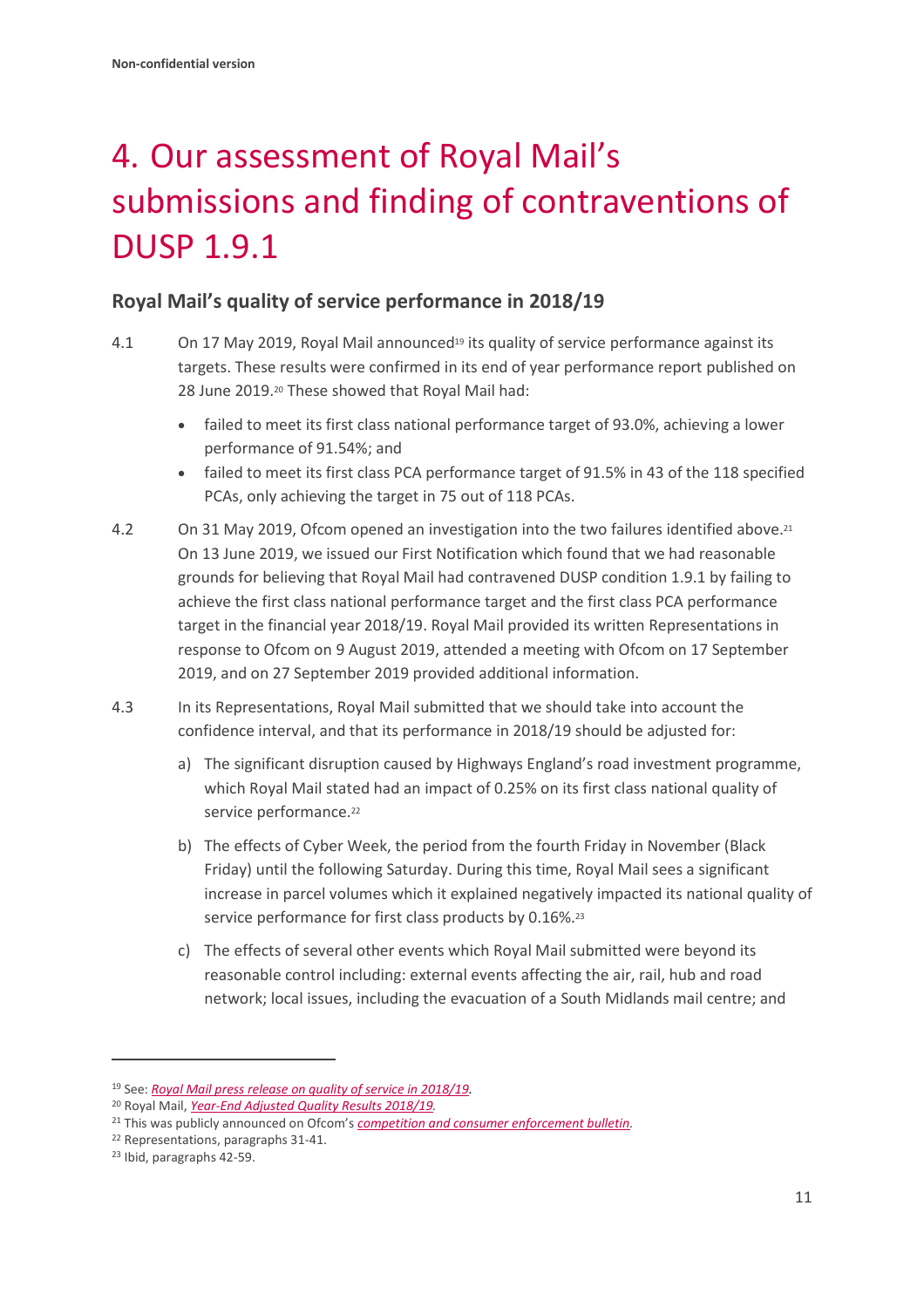industrial action. Royal Mail submitted that these other events had a combined impact of 0.15% on its first class national quality of service performance. 24

- 4.4 In assessing the impact of these events on its quality of service performance, Royal Mail analysed the journey for mail that failed to reach its destination by the next working day. Where the item failed during an event that Royal Mail classified as 'beyond its reasonable control', and where it did not fail again later in the pipeline, Royal Mail removed the item from its quality of service data. It then compared this adjusted quality of service data to the original data to quantify the impact of such events.<sup>25</sup>
- 4.5 Royal Mail noted that by adjusting its performance to take into account the factors above, and the confidence interval, its performance against the first class national target increased by 0.71% to 92.25% and the number of PCAs achieving 91.5% increased from 75 to 109.<sup>26</sup> This adjusted performance – which is the maximum performance Royal Mail indicated it achieved – still failed to meet the first class national and PCA performance target by a significant margin.
- 4.6 As mentioned in Section 3 above, the purpose of Royal Mail's performance targets is to ensure an adequate level of service for all consumers. The targets are set below 100% in recognition of that fact that Royal Mail's delivery performance may be affected by some events outside of its control.<sup>27</sup> Ofcom has the discretion to grant additional allowances for events which we consider to be exceptional. This a subjective exercise during which we take into account the specific circumstances of an event and the factors identified in paragraphs 3.23 to 3.24 above.
- 4.7 In this section, we consider each of Royal Mail's submissions in its Representations that relate to adjustments it proposes we should make to its quality of service performance to take account of the impact of events which it considered exceptional. In the specific circumstances of this case, we explain our decision to take into account the confidence interval and adjust Royal Mail's performance for the impact of Highways England's road investment programme. We also explain our reasons for rejecting Royal Mail's submissions on adjustments for Cyber Week and other events which Royal Mail submitted were beyond its reasonable control.

## **Confidence interval**

4.8 As set out in paragraph 3.17 above, the first class standard provides a statistical methodology which enables Royal Mail to calculate a confidence interval around the

<sup>24</sup> Ibid, paragraphs 60-68.

<sup>25</sup> Ibid, paragraphs 64-65.

<sup>26</sup> Ibid, paragraphs 5 and 7.

<sup>&</sup>lt;sup>27</sup> See Ofcom, *[Annual monitoring update on the postal market](https://www.ofcom.org.uk/__data/assets/pdf_file/0032/56984/annual_monitoring_update_2012-13.pdf) – Financial year 2012-13, page 37, paragraph 5.33; Ofcom, [Annual monitoring update on the postal market](https://www.ofcom.org.uk/__data/assets/pdf_file/0024/71178/annual-monitoring-update-postal-2013-14.pdf) – Financial year 2013-14*, page 45, paragraphs 5.36; Ofcom, *[Annual](https://www.ofcom.org.uk/__data/assets/pdf_file/0025/56923/annual_monitoring_update_2014-15.pdf)  [monitoring update on the postal market](https://www.ofcom.org.uk/__data/assets/pdf_file/0025/56923/annual_monitoring_update_2014-15.pdf) – Financial year 2014-15*, page 17, paragraphs 3.32; Ofcom, *[Decision to conclude](https://www.ofcom.org.uk/__data/assets/pdf_file/0028/92746/161020-non-confidential-decision-v3.pdf)  [investigation of Royal Mail Group Limited in relation to a contravention of Designated Universal Service Provider Condition](https://www.ofcom.org.uk/__data/assets/pdf_file/0028/92746/161020-non-confidential-decision-v3.pdf)  [1.9.1,](https://www.ofcom.org.uk/__data/assets/pdf_file/0028/92746/161020-non-confidential-decision-v3.pdf)* 19 October 2016, page 9, paragraph 3.22; Ofcom, *[Decision to conclude investigation into Royal Mail's compliance](https://www.ofcom.org.uk/__data/assets/pdf_file/0015/152241/decision-non-confidential-royal-mail-quality-of-service-17-18.pdf)  [with its quality of service performance standards,](https://www.ofcom.org.uk/__data/assets/pdf_file/0015/152241/decision-non-confidential-royal-mail-quality-of-service-17-18.pdf)* 31 May 2019, page 8, paragraph 3.5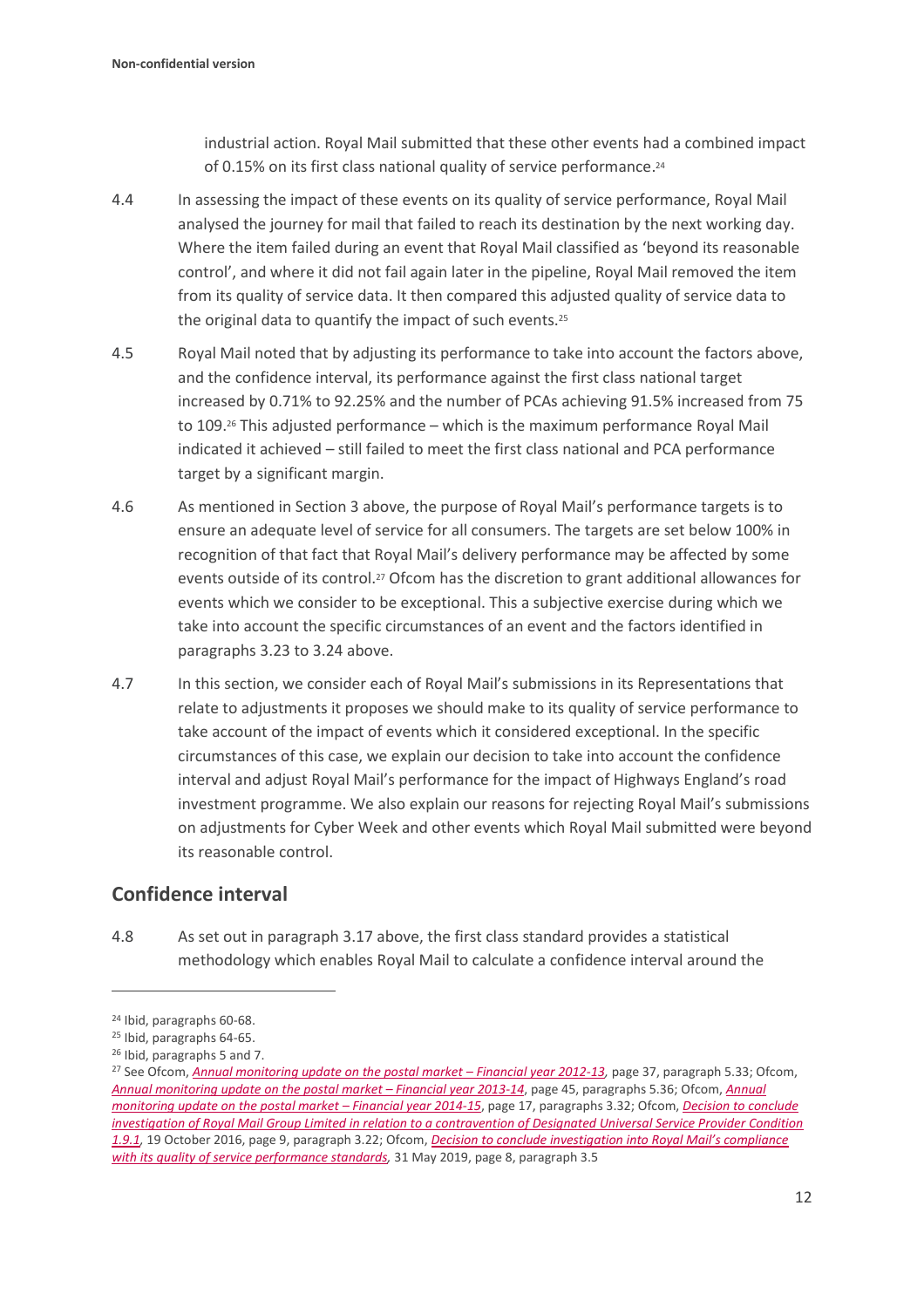performance figures it reports. In 2018/19, the quality of service performance survey was carried out by Kantar with 587,896 first class items analysed. The confidence interval for first class national performance was +/- 0.14%. The confidence intervals for PCA performance varied by postcode but fell between +/- 0.7% and +/- 1.4%. <sup>28</sup> With the confidence intervals applied, Royal Mail's maximum performance without any other adjustments in 2018/19 was:

- a) 91.68% against the first class national performance target; and
- b) 105 out of 118 against the first class PCA performance target.
- 4.9 In its Representations, Royal Mail argued that "*it is appropriate for Ofcom to take into account the upper limit of the confidence interval when considering [its] performance".* 29 This is because any result within the confidence interval has the same probability of being Royal Mail's true performance. Royal Mail highlighted the fact that *"EN13850 states that, in assessing whether measured QoS performance has met the target, the [confidence interval] must be taken into account"* when deciding if a contravention has taken place.<sup>30</sup>

#### **Ofcom's decision**

4.10 Since the introduction of the DUSP in 2012, we have consistently taken the confidence interval into account when assessing Royal Mail's quality of service performance. In practice, this means that where Royal Mail's performance has met the targets after taking into account the confidence interval, we have not taken enforcement action.<sup>31</sup> Consistent with this approach, we have taken the confidence interval into account (i.e. the upper confidence limit) when determining Royal Mail's performance in 2018/19.

#### **Highways England's road investment programme**

4.11 In its Representations, Royal Mail submitted that Highways England's road investment programme affected its quality of service performance in 2018/19.<sup>32</sup> Royal Mail explained that when the effect of Highways England's programme is taken into account, its performance against the first class national target increased by 0.25%. When combined with the confidence interval (0.14%), this takes its first class national performance from 91.54% to 91.93% and its first class PCA performance from 75 to 108 out of 118 PCAs achieving 91.5%. 33

<sup>28</sup> Representations, paragraph 38.

<sup>29</sup> Ibid, paragraph 21.

<sup>30</sup> Ibid, paragraph 29.

<sup>31</sup> Ofcom, *[Annual monitoring update on the postal market](https://www.ofcom.org.uk/__data/assets/pdf_file/0025/56923/annual_monitoring_update_2014-15.pdf) - Financial year 2014-15*, paragraph 3.35. Also see Ofcom, *[Annual monitoring update on the postal market](https://www.ofcom.org.uk/__data/assets/pdf_file/0024/71178/annual-monitoring-update-postal-2013-14.pdf) – Financial year 2013-14*, 2 December 2014, paragraph 5.40; Ofcom, *[Decision to conclude investigation of Royal Mail Group Limited in relation to a contravention of Designated Universal](https://www.ofcom.org.uk/__data/assets/pdf_file/0028/92746/161020-non-confidential-decision-v3.pdf)  [Service Provider Condition 1.9.1](https://www.ofcom.org.uk/__data/assets/pdf_file/0028/92746/161020-non-confidential-decision-v3.pdf)*, CW/01183/05/16, 19 October 2016, paragraph 3.6, Ofcom, *[Decision to conclude](https://www.ofcom.org.uk/__data/assets/pdf_file/0015/152241/decision-non-confidential-royal-mail-quality-of-service-17-18.pdf) [investigation into Royal Mail's compliance with its quality of service performance standards in 2017/18](https://www.ofcom.org.uk/__data/assets/pdf_file/0015/152241/decision-non-confidential-royal-mail-quality-of-service-17-18.pdf)*, 31 May 2019, paragraph 3.17

<sup>32</sup> Representations, paragraph 31.

<sup>33</sup> Ibid, paragraph 32.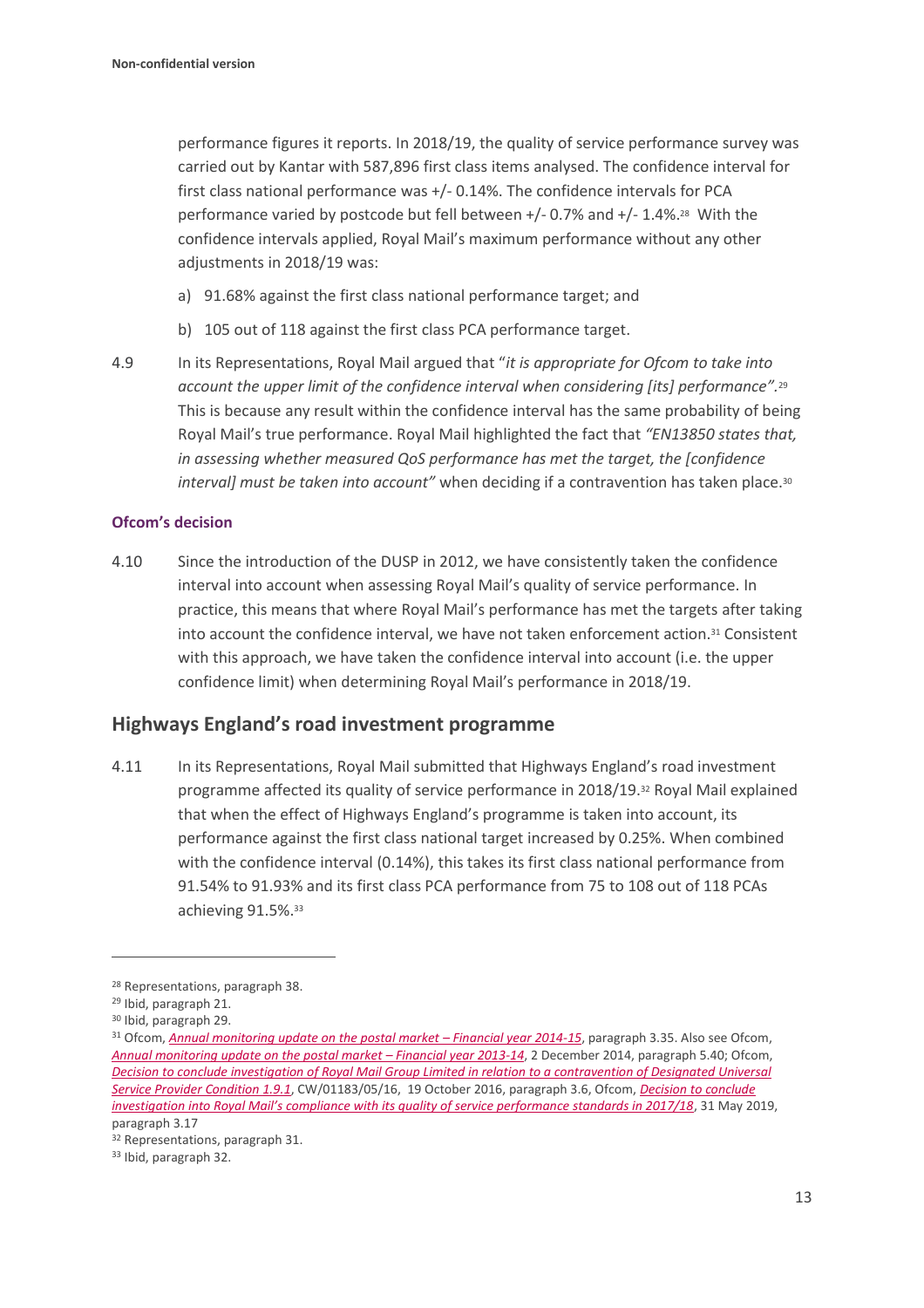#### **Royal Mail's Representations**

- 4.12 In its Representations, Royal Mail described its road network as *"the single most critical element of [its] transport network,"* explaining that its vehicles travel [ $\mathbb{X}$ ] million miles each year and that  $[\&]$  million of these miles are on motorways and dual carriageways. Despite making some use of rail and air transport,  $[\&$ ] [to the significant majority] of its domestic mail travels exclusively by road.<sup>34</sup>
- 4.13 Royal Mail explained that delays to vehicles caused by roadworks can lead to connection times being missed, and that first class mail performance is *"particularly affected"* by this because each part of the journey is *"time-critical and interdependent"*. 35
- 4.14 According to Royal Mail, there were five main features of Highways England's programme which impacted its quality of service performance, namely: 36
	- a) **Timing** The majority of roadworks were overnight which directly impacted transporting first class mail for delivery the following morning.
	- b) **Scale** There was a step change in the level of investment in road maintenance over the previous year and, at the time of its Representations, 17 major projects were taking place across the Strategic Road Network.
	- c) **Notification [of roadworks]**  $[\times]$
	- d) **Type of closure** Lane closures are easier to plan for than full road closures. Full closures require alternative routes, which added significant time to journeys and impacted Royal Mail employees with restricted driving hours.
	- e) **Location** Road disruption has a disproportionately high impact on Royal Mail's quality of service performance when it is near one of the national distribution centres or on a neighbouring motorway. Examples of such motorways are the M1, M6 and M42, all of which were affected by Highways England's programme.<sup>37</sup>
- 4.15 Royal Mail submitted that it took extensive steps to mitigate the impact of Highways England's programme. This included utilising its pre-existing 24/7 tactical response unit, Central Postal Control, that aims to mitigate the impact of disruption through the use of contingency routes to divert vehicles. <sup>38</sup> Royal Mail also worked with Highways England to build a senior level relationship and introduce new processes which allow quarterly contingency planning for up to nine months in advance. <sup>39</sup> Additionally, Royal Mail placed an

<sup>34</sup> Ibid, paragraph 33.

<sup>35</sup> Ibid, paragraph 34.

<sup>36</sup> Ibid, paragraph 35.

<sup>37</sup> Information about Highways England's disruption to these routes can be found on its website *[here](https://highwaysengland.co.uk/roadworks-search/?days=All®ion=all-regions&county=all-counties&location=&radius=10&roadlist=M1,M6,M42&severity=All)*.

<sup>38</sup> Representations, paragraph 36.

<sup>39</sup> Ibid, paragraph 37.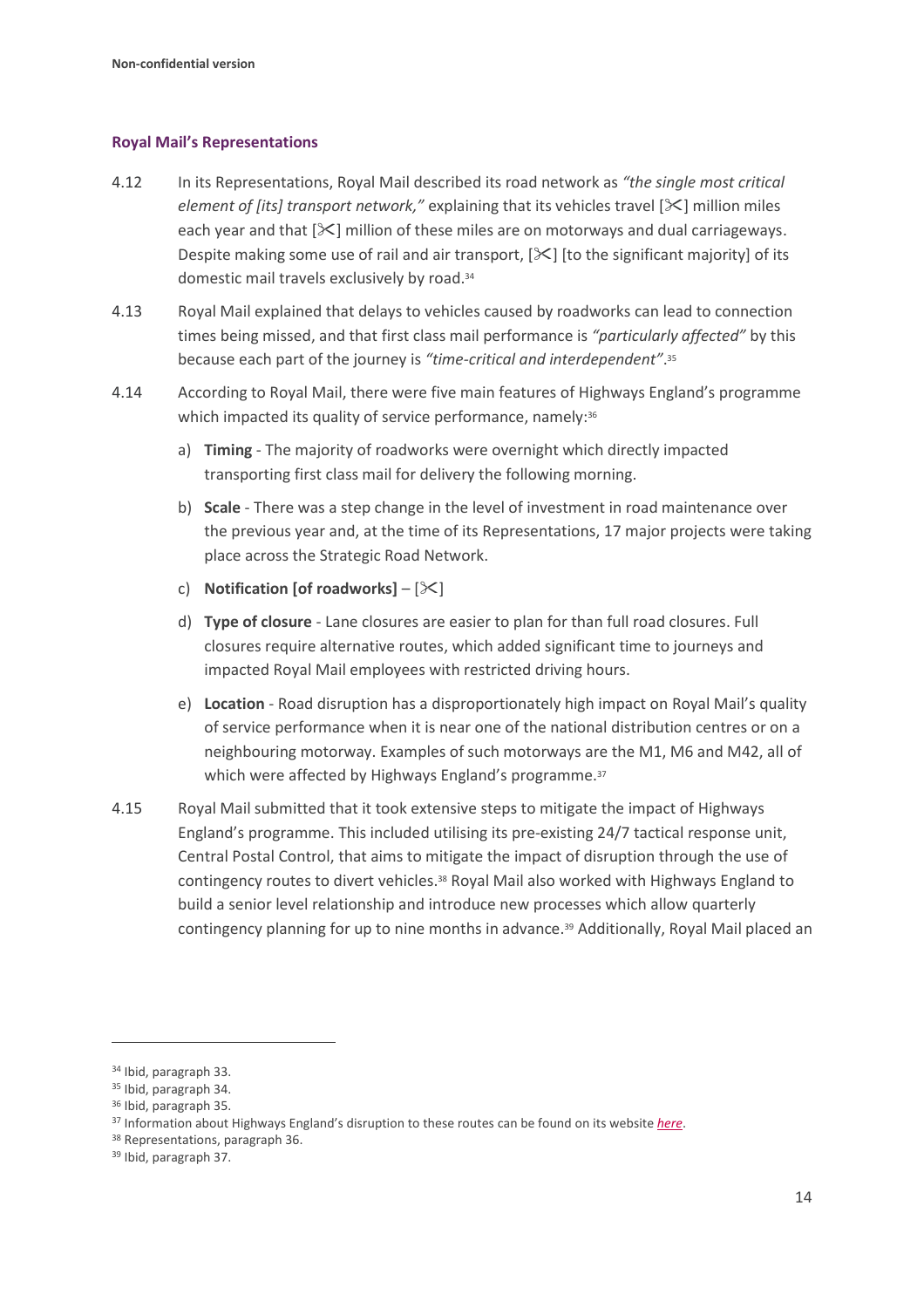individual on secondment with Highways England during September 2018 to improve communication between the organisations.<sup>40</sup>

- 4.16 Notwithstanding the mitigating steps Royal Mail took, it submitted that some delays caused by Highways England's programme were too severe to mitigate or that it was given insufficient notice of disruption.<sup>41</sup>
- 4.17 Royal Mail submitted that the scale of the programme, the *"exceptional"* disruption created by it, and the fact that it was outside of its control,<sup>42</sup> meant that it was not an event for which the 7% allowance built into its first class national performance target was intended. 43

#### **Ofcom's decision**

- 4.18 In the specific circumstances of this case, we have decided that an additional allowance should be granted for the impact of Highways England's road investment programme on Royal Mail's first class national and PCA performance targets in 2018/19, and that Royal Mail's performance should be adjusted to take into account its impact.
- 4.19 In exercising our discretion and reaching this decision, we have considered the following factors:
	- a) The disruption to the network was outside of Royal Mail's control and exceptional in terms of its scale and impact relative to previous years.
	- b) In some cases, disruption was unforeseeable ( $[\&\&\]$ ) and unavoidable (due to the extent and location of works and delays).
	- c) Royal Mail took extensive steps to mitigate the impact of Highways England's programme on its quality of service performance (including utilising its Central Postal Control, extensive senior engagement efforts with Highways England, and placing an individual on secondment).
	- d) Due to the unique scale and nature of this particular programme of road maintenance, it is not the type of event for which the 7% allowance built into Royal Mail's first class national performance target is intended to cover.<sup>44</sup>

## **Cyber Week**

4.20 In its Representations, Royal Mail submitted that its 2018/19 quality of service performance was affected by the volume of packages it processed during Cyber Week, and

<sup>40</sup> Royal Mail, *Presentation to Ofcom: Highways England – impact on the business,* 18 September 2018, page 18 (included as Annex C in Royal Mail's Representations).

<sup>41</sup> Representations, paragraph 38.

<sup>42</sup> Ibid, paragraph 40.

<sup>43</sup> Ibid, paragraph 39. Where we refer in this document to the 7% allowance built into Royal Mail's first class national performance target, we are also referring to the 8.5% allowance built into its PCA performance target.

<sup>44</sup> It is important to note that our decision relates to the specific impact of Highways England's programme and not typical road traffic disruption which the 7% allowance built into Royal Mail's target is intended to cover.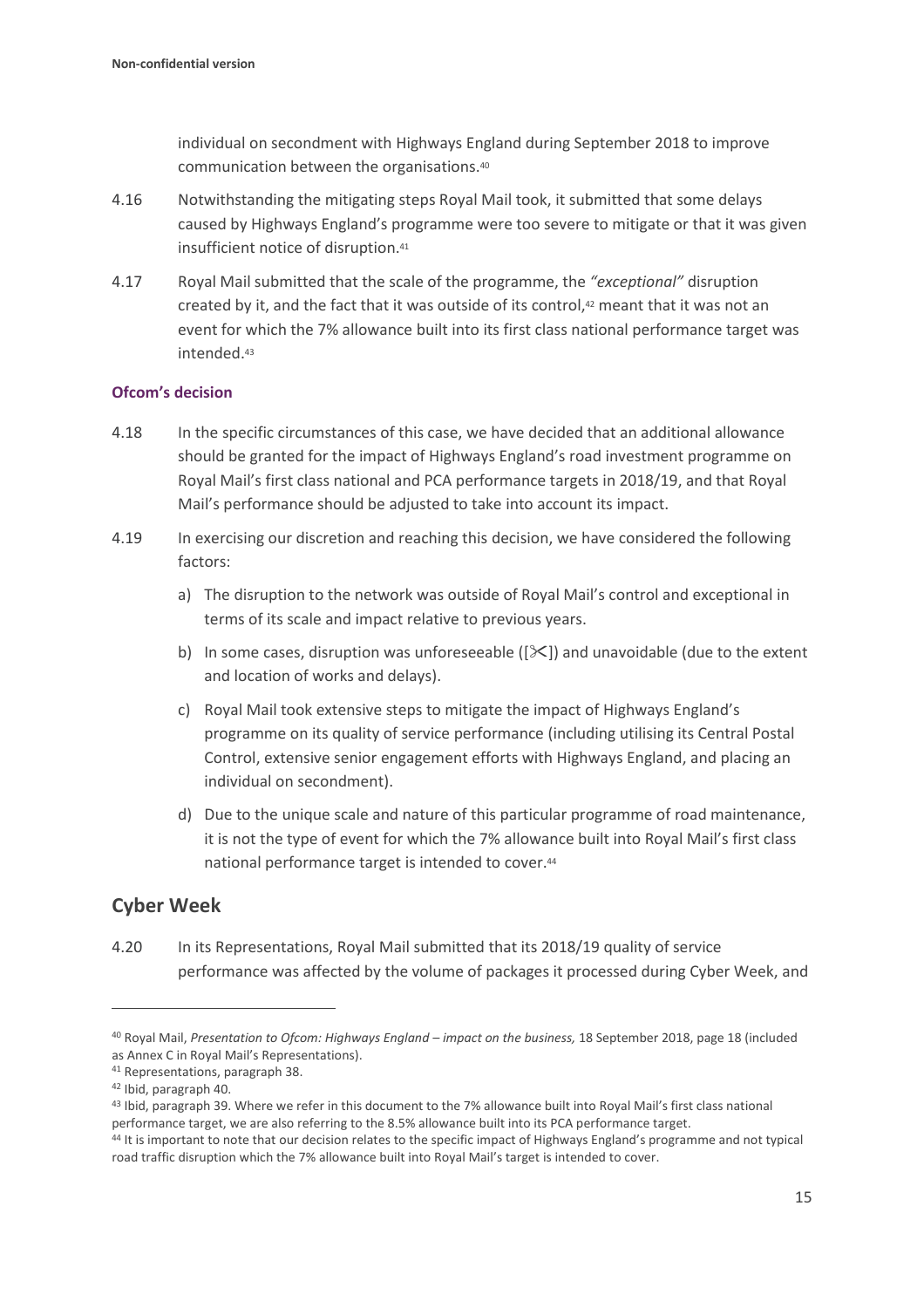that we should adjust Royal Mail's performance to take into account its impact. Royal Mail explained that when the impact of Cyber Week is taken into account, its performance against the first class national target increased by 0.16%. When combined with the confidence interval (0.14%), this takes its first class national performance from 91.54% to 91.84% and its first class PCA performance from 75 to 108 out of 118 PCAs achieving 91.5%. 45

#### **Royal Mail's Representations**

#### *Cyber Week volumes*

- 4.21 Cyber Week runs from the fourth Friday of November (Black Friday) until the following Saturday.<sup>46</sup> During this time, Royal Mail sees a large increase in parcels, with volumes similar to the Christmas Exemption Period ("CEP").<sup>47</sup>
- 4.22 In its Representations, Royal Mail explained that in 2018/19 it processed  $[\mathcal{K}]$  million parcels during Cyber Week, an increase of  $[\& \& \]$ % on average parcel volumes compared to Q1-Q3 and a  $[\times]$ % increase compared to the week before (equating to  $[\times]$  million additional parcels).<sup>48</sup>
- 4.23 As illustrated by Figure 1 below, Royal Mail submitted that in 2018/19 the parcel volumes during Cyber Week (Week 36) were [ $\mathbb{X}$ ] to the volumes throughout the CEP (beginning in Week 37). Royal Mail also explained that these Cyber Week volumes are likely to underrepresent the actual volume of parcels processed by Royal Mail because in 2018/19 Black Friday fell outside of Week 36. 49

#### **Figure 1: Parcel volumes carried by Royal Mail in 2018/19<sup>50</sup>**

 $[\times]$ 

#### *Source: Royal Mail*

4.24 Royal Mail explained that it uses "cross-docking", where Yorks<sup>51</sup> of mail are sorted from one vehicle to another, as a measure of the volumes processed each day. As illustrated by Figure 2 below, in Week 36, the number of items being cross-docked was  $[\times]$  Yorks. Royal Mail explained that this increase in cross-docking put pressure on its operation and increased the need for additional trucks to move the Yorks.<sup>52</sup>

<sup>45</sup> Representations, paragraph 43.

<sup>46</sup> Ibid, paragraph 42.

<sup>&</sup>lt;sup>47</sup> The CEP is defined in DUSP 1.1.2 as the first Monday in December until the first working day in January. Royal Mail's performance during this period is removed from its annual performance based on DUSP 1.9.1. Royal Mail must still publish its quality of service performance during the CEP and does so, in line with DUSP 1.10.6, with its Q3 results each year. <sup>48</sup> Representations, paragraph 43.

<sup>49</sup> Ibid, Figure 7 and paragraph 46.

<sup>50</sup> Ibid, Figure 7. Royal Mail's footnote: Operationally Reported Parcels volumes (including Large Letters to Parcels adjustment, Special Delivery, Parcelforce, Ministerial Pouches and RM Specialist Services).

<sup>51</sup> A "York" is a container used by Royal Mail to transport mail.

<sup>52</sup> Ibid, Figure 8 and paragraphs 48-49.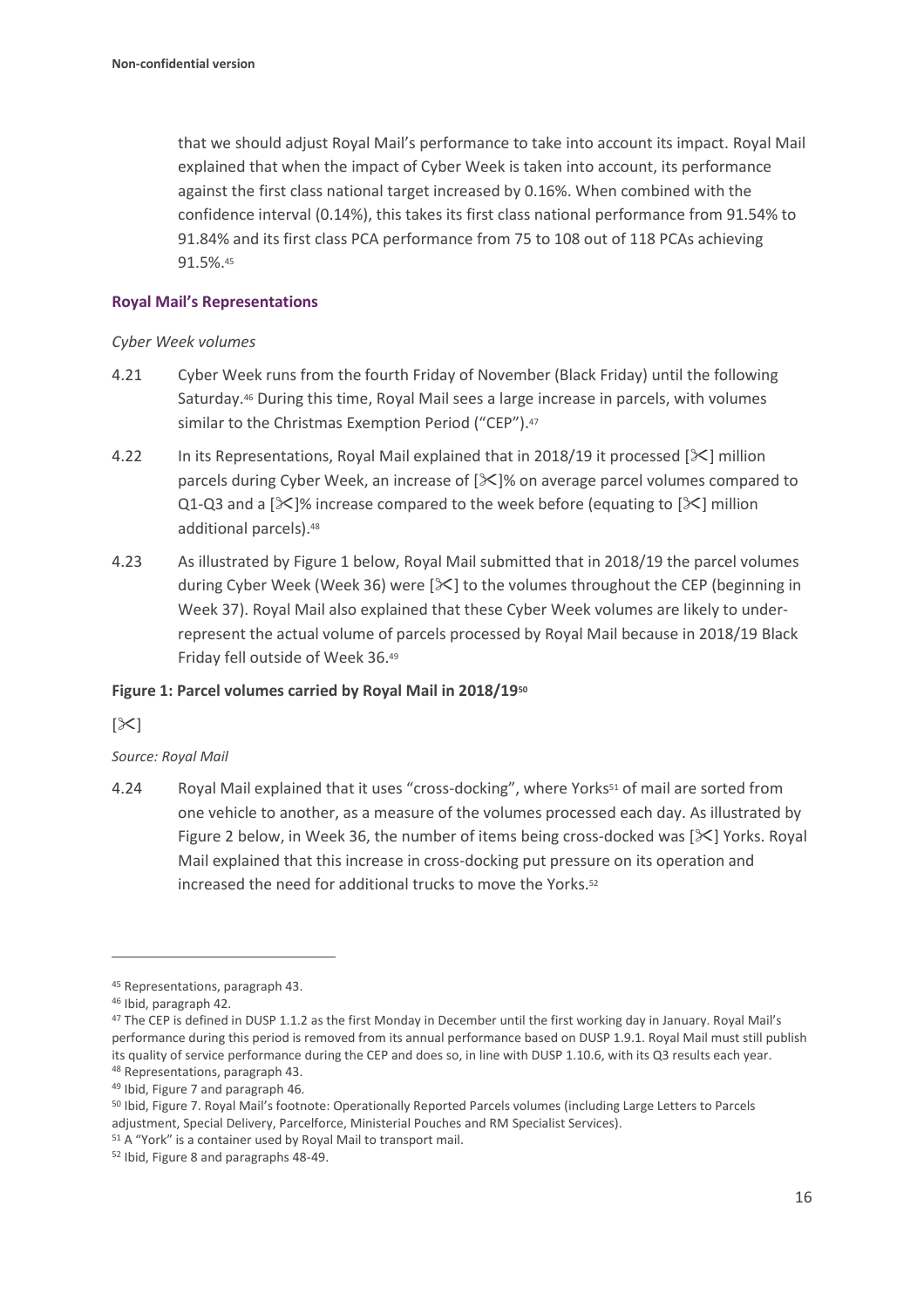#### **Figure 2: Royal Mail cross-docking volumes (number of Yorks) by week, 2017/18 and 2018/19<sup>53</sup>**

#### $[\mathbb{X}]$

#### *Source: Royal Mail*

- 4.25 Royal Mail explained that the increase in parcel volumes during Cyber Week creates a *"significant additional workload"* due to the size and weight of parcels and their difficulty to automate. It also takes postal workers additional time to deliver a parcel compared to a letter, because the parcel must be delivered to the recipient's address or a neighbour's address, or a note must be left if the package will not fit through the letter box.<sup>54</sup>
- 4.26 In its Representations, Royal Mail noted that its performance over the CEP is excluded from its annual performance, *"in recognition of the fact that volumes during this period are beyond those for which [it] could reasonably and efficiently resource*" and that this same logic should be applied to Cyber Week, which fell entirely outside of the CEP in 2018/19.<sup>55</sup>

#### *Cyber Week planning and obstacles*

- 4.27 Royal Mail explained that its planning for Cyber Week begins in January and additional resources are introduced from mid to late November. In its Representations, Royal Mail highlighted several investments it had made to mitigate the impact of Cyber Week and Christmas 2018/19 including: 56
	- a) utilising approximately  $[35]$  staff;
	- b) spending  $E[\frac{1}{2}]$  million on additional fleet;
	- c) spending  $E[\mathcal{K}]$  million on additional property including  $[\mathcal{K}]$  temporary buildings,  $[\mathcal{K}]$ previously vacant buildings,  $[\mathcal{K}]$  marquees,  $[\mathcal{K}]$  temporary vehicle operating centres, [ $\le$ ] temporary car parks and alterations to [ $\le$ ] operational buildings, equating to [ $\le$ ] million square feet of additional space;
	- d) resourcing  $[\&]$  domestic parcel sorting centres between early November and mid-January to increase capacity for processing mail and to reduce pressure on other processing centres; and
	- e) increasing collections,  $[\times]$ .
- 4.28 Royal Mail recognised that Cyber Week is now a predictable part of the retail calendar but submitted that there are a number of obstacles limiting its ability to obtain the resources required to meet the first class performance targets during this time. 57
- 4.29 Royal Mail explained that one such obstacle is the need for  $[\<]$  additional members of delivery staff if it was to meet the first class target during Cyber Week. Royal Mail explained that additional staff are not required during the Christmas period due to the CEP

<sup>53</sup> Ibid, Figure 8.

<sup>54</sup> Ibid, paragraph 47.

<sup>55</sup> Ibid, paragraph 45.

<sup>56</sup> Ibid, paragraph 51.

<sup>57</sup> Ibid, paragraph 58.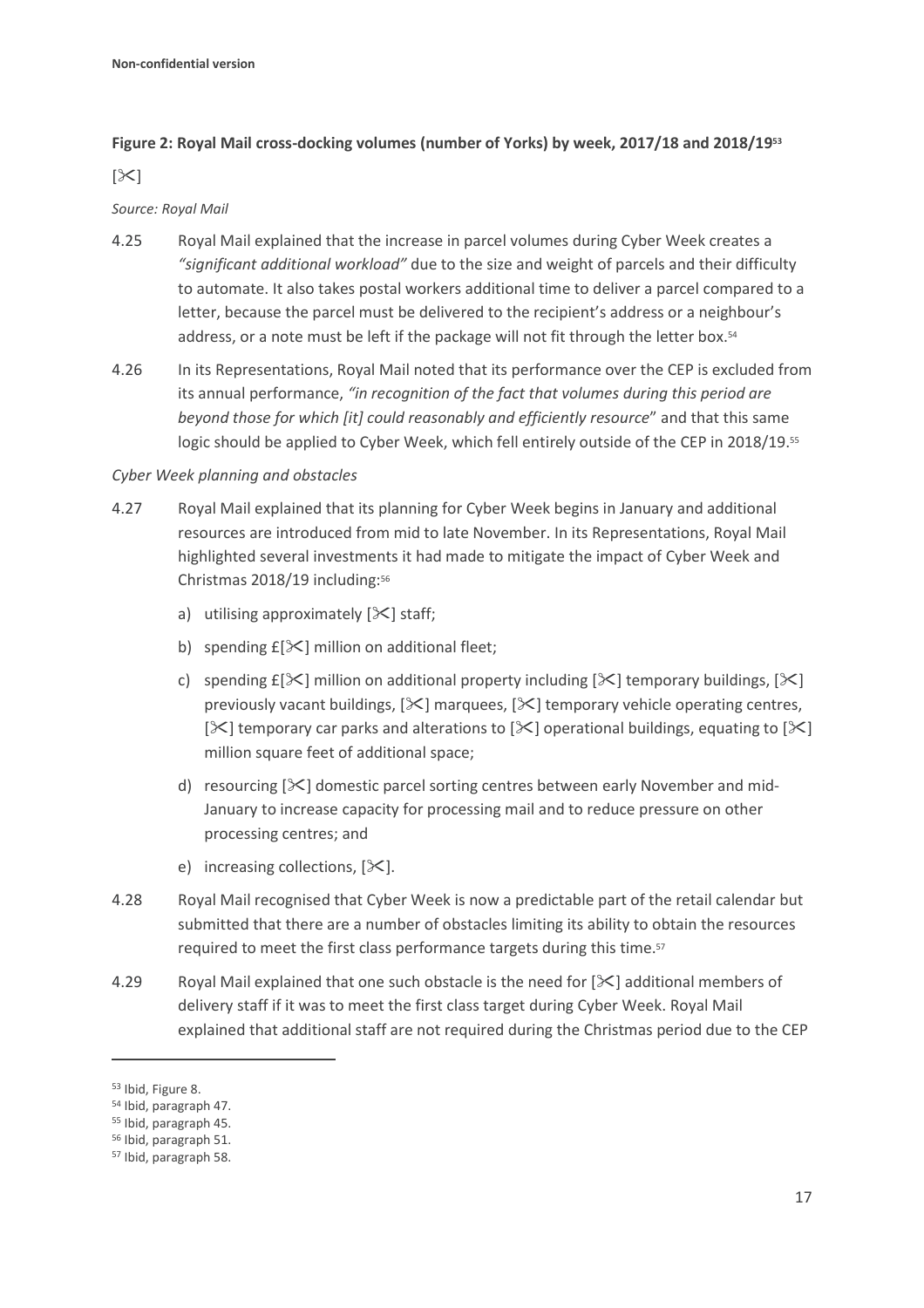and an agreement with the Communication Workers Union ("CWU") to make permanent staff available over Christmas.<sup>58</sup> Royal Mail also submitted that there are significant obstacles to recruiting staff for these additional roles, including:<sup>59</sup>

- a) Other organisations hiring for the Christmas period.  $[\mathcal{K}]$ .
- b) Delivery staff requiring greater skills  $[\mathcal{K}].$
- c) Delivery roles which require carrying heavy loads and working outdoors in November, which may not be attractive compared to other seasonal roles.
- 4.30 Royal Mail submitted that there are other resources needed to meet the targets which are difficult to procure. These include: 60
	- a) appropriately sized buildings available for short term lease, which are limited in number;
	- b) vehicles available for short term hire, which are limited in number and high in demand; and
	- c) additional flights, which are limited due to a finite amount of aircraft and runway slots.

*Ofcom's approach in previous investigations*

- 4.31 Royal Mail submitted that Ofcom should revert to its previous approach to Cyber Week. It highlighted the fact that in 2015/16 Ofcom decided it was appropriate to accept Cyber Week as a mitigating factor and to adjust Royal Mail's quality of service performance accordingly. 61
- 4.32 Royal Mail also noted that in 2017/18, Ofcom considered that Cyber Week did not merit an adjustment. Royal Mail considered that Ofcom's 2017/18 Decision *"does not appear to accord with [Ofcom's] duty under the Communications Act 2003 to be consistent in the performance of its duties"*. 62
- 4.33 Additionally, Royal Mail highlighted that in 2017/18 Ofcom stated that Cyber Week had become an event that was covered by the allowance already built into the targets, <sup>63</sup> and argued that *"[b]y expanding the type of event covered by the 7% allowance without increasing the allowance itself, Ofcom in effect impose stricter quality of service targets on Royal Mail"*. 64

<sup>58</sup> Ibid, paragraph 53.

<sup>59</sup> Ibid, paragraph 54.

<sup>60</sup> Ibid, paragraph 55.

<sup>61</sup> Ofcom, *[Decision to conclude investigation of Royal Mail Group Limited in relation to a contravention of Designated](https://www.ofcom.org.uk/__data/assets/pdf_file/0028/92746/161020-non-confidential-decision-v3.pdf)  [Universal Service Provider Condition 1.9.1](https://www.ofcom.org.uk/__data/assets/pdf_file/0028/92746/161020-non-confidential-decision-v3.pdf)*, 19 October 2016, paragraph 3.13.; Ofcom, *[Decision to conclude investigation](https://www.ofcom.org.uk/__data/assets/pdf_file/0015/152241/decision-non-confidential-royal-mail-quality-of-service-17-18.pdf)  into Royal Mail's compliance [with its quality of service performance standards in 2017/18](https://www.ofcom.org.uk/__data/assets/pdf_file/0015/152241/decision-non-confidential-royal-mail-quality-of-service-17-18.pdf)*, 31 May 2019, paragraphs 3.8- 3.14.

<sup>62</sup> Representations, paragraph 59.

<sup>63</sup> Ofcom, *[Decision to conclude investigation into Royal Mail's compliance with its quality of service performance standards](https://www.ofcom.org.uk/__data/assets/pdf_file/0015/152241/decision-non-confidential-royal-mail-quality-of-service-17-18.pdf)  [in 2017/18](https://www.ofcom.org.uk/__data/assets/pdf_file/0015/152241/decision-non-confidential-royal-mail-quality-of-service-17-18.pdf)*, 31 May 2019, paragraph 3.13.

<sup>64</sup> Representations, paragraph 57.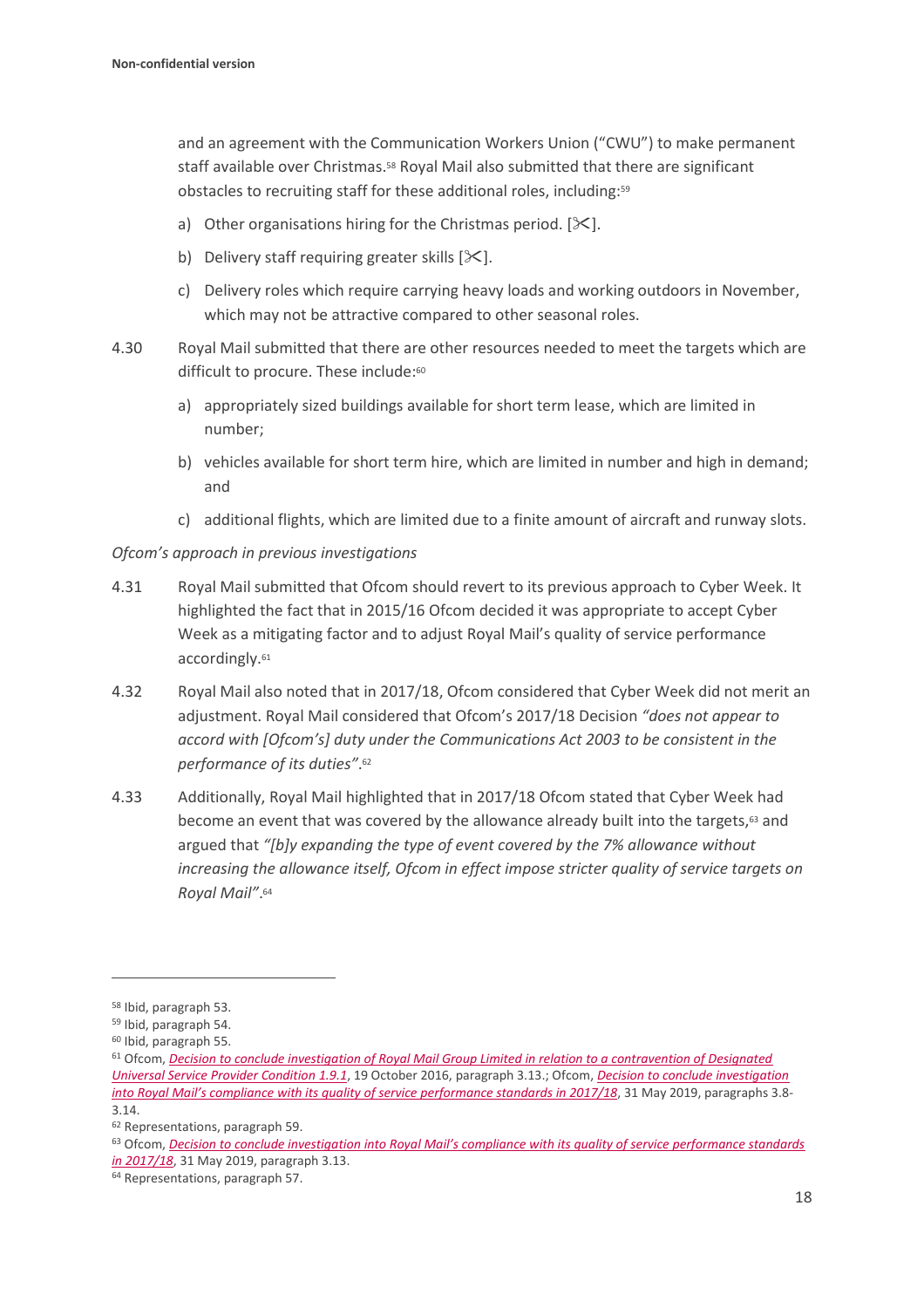#### **Ofcom's decision**

- 4.34 In the specific circumstances of this case, we have decided that an allowance should not be granted to Royal Mail for the impact of Cyber Week and that we should not therefore uplift Royal Mail's quality of service performance to take into account its impact. In exercising our discretion and reaching this decision we have taken into account a number of factors, which are set out below.
- 4.35 Cyber week is an established part of the retail calendar and predictable in terms of when it occurs and its likely impact. Royal Mail has argued that Cyber Week's predictability or otherwise is not the key challenge but rather it is that there are physical limits in its network which make it difficult for it to maintain quality of service during this period regardless of predictability.
- 4.36 However, our view is that Royal Mail has not demonstrated that it is impossible, or inefficient to an extent that is likely to materially impact the provision of the universal service, for it to adapt and manage the impact of Cyber Week in the context of an annual target. For example, in 2016/17 Royal Mail achieved its first class national performance target of 93.0% despite Cyber Week falling entirely outside of the Christmas Exemption Period.<sup>65</sup> We consider Royal Mail should have the resource and capability to adapt and manage the impact of Cyber Week within its existing allowance.
- 4.37 Moreover, unlike other mitigating factors identified by Royal Mail, in Ofcom's view the impact of Cyber Week is to some extent within Royal Mail's control. This is because the surge in volumes is driven, to a considerable extent, by non-USO parcel traffic (i.e. parcels which are not subject to universal service obligations including quality of service performance targets) which is dispatched as a result of the Black Friday and Cyber Monday retail events and Royal Mail's commercial relationships with those retailers. Our view is that it would not be appropriate to provide additional allowances for events where the impact is, in part, caused by Royal Mail's commercial choices. If we were to grant an additional allowance for the impact of Cyber Week, this may also undermine Royal Mail's incentives to meet its quality of service targets associated with universal service products during this time.
- 4.38 We acknowledge that a different approach was taken by Ofcom in its decision on Royal Mail's quality of service performance in 2015/16. However, this was directly addressed in our 2017/18 decision in which we concluded that it was not appropriate, in the specific circumstances of that case, to grant an additional allowance for Cyber Week. In that decision, we explained that our 2015/16 decision had been taken in the context of Cyber Week being in its infancy and the difficulty Royal Mail was likely to have faced in predicting and mitigating the impact of a new marketing event. <sup>66</sup> As a predictable fixture of the retail

<sup>65</sup> In 2016/17, Cyber Week fell between Friday 25 November and Saturday 3 December 2016, while the CEP ran between Monday 5 December 2016 to Monday 2 January 2016.

<sup>66</sup> Ofcom, *[Decision to conclude investigation into Royal Mail's compliance with its quality of service performance standards](https://www.ofcom.org.uk/__data/assets/pdf_file/0015/152241/decision-non-confidential-royal-mail-quality-of-service-17-18.pdf)  in [2017/18](https://www.ofcom.org.uk/__data/assets/pdf_file/0015/152241/decision-non-confidential-royal-mail-quality-of-service-17-18.pdf)*, 31 May 2019, paragraph 3.71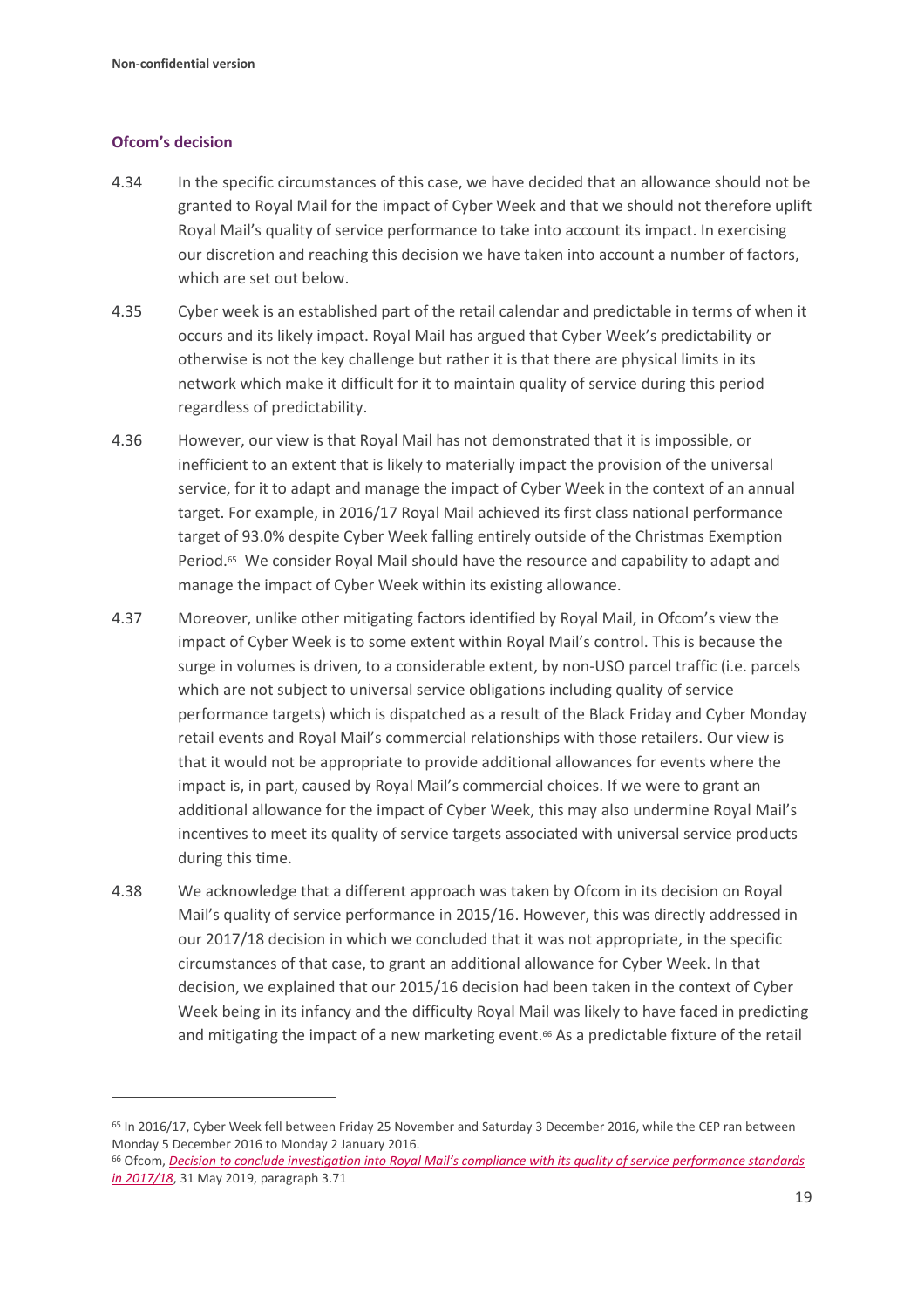calendar which is now generally consistent in time, scale and impact each year, a different approach was appropriate in 2017/18, as it is in this specific case.

4.39 Finally, we do not accept that our view that Royal Mail should be able to manage the impact of Cyber Week within its existing allowance, has "*in effect imposed stricter quality of service targets on Royal Mail.*" The performance targets have not changed. Rather, what has changed is the pattern of parcel volumes in Cyber Week which, on Royal Mail's analysis, has rendered its ability to meet its first class targets more difficult to achieve. We acknowledge that the first class targets may be more difficult to achieve if the network is being more heavily utilised to deliver parcels. However, our view is that Royal Mail has not demonstrated that it can no longer, or should not be required to, meet the existing targets for first class mail such that they should be lowered to accommodate the specific impact of parcels delivered during Cyber Week. This is an issue which is distinct from the question of whether Cyber Week is an exceptional event for which we should grant an additional allowance.

### **Other events which Royal Mail submitted were beyond its reasonable control**

- 4.40 In its Representations, Royal Mail identified several other events (described below) which it believed were beyond its reasonable control and affected its quality of service performance in 2018/19. Royal Mail submitted that we should adjust its performance to take into account the impact of these other events.
- 4.41 Royal Mail explained that when the impact of these other events is taken into account, its performance against the first class national target increased by 0.15%. When combined with the confidence interval (0.14%), this takes its first class national performance from 91.54% to 91.83% and its first class PCA performance from 75 to 108 out of 118 PCAs achieving 91.5%. 67

#### **Royal Mail's Representations**

- 4.42 Royal Mail proposed that, despite *"robust contingency plans"* to mitigate the impact of certain external events, it is not always possible to fully mitigate the impact of these events. Royal Mail also suggested that increases in its operational efficiency intended to improve performance, had reduced its spare resources and therefore its capacity to absorb the impact of external events.<sup>68</sup>
- 4.43 Royal Mail identified the following events outside of its control as ones which caused nearly  $[\&]$  failures and which impacted its first class national and PCA performance in 2018/19: 69

<sup>67</sup> Representations, paragraph 61.

<sup>68</sup> Ibid, paragraph 62.

<sup>69</sup> Ibid, paragraph 63.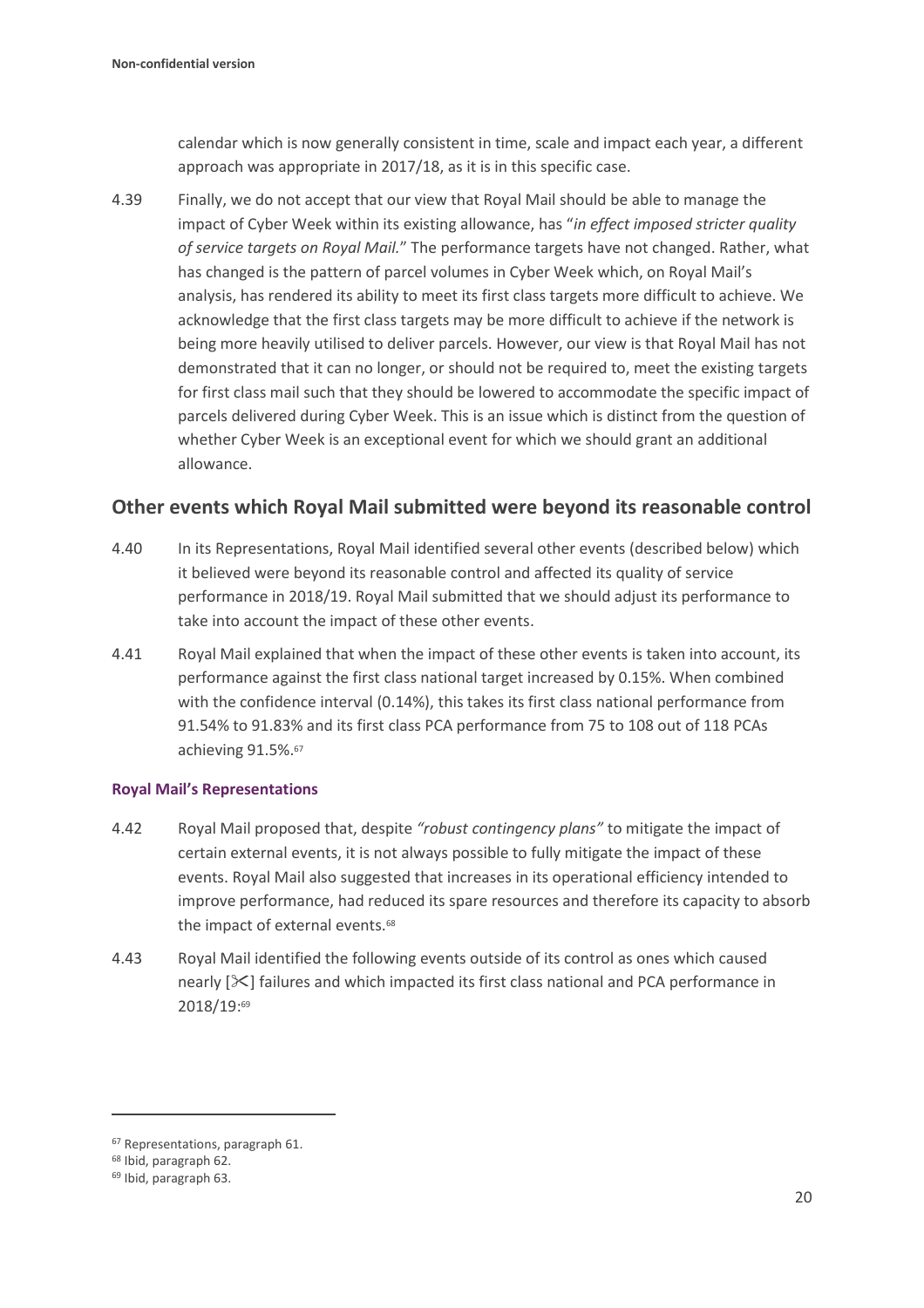- a) **Air network issues** including flight delays and cancellations because of weather, security incidents and air traffic control decisions. Royal Mail explained that it flies time critical mail meaning its first class service often cannot be maintained.
- b) **Rail network issues** including delays, cancellations and damaged overhead powerlines. Royal Mail explained that the complexity of diverting trains means it is difficult to mitigate such issues.
- c) **Road network issues** including police incidents and severe weather. Royal Mail submitted that these incidents can close key routes for several hours, creating diversions or congestion which leads to large volumes of mail failing to make the necessary connection to arrive in time.
- d) **Hub network issues** including "*delays due to adverse weather causing mail to miss its scheduled connections for onward despatch*".
- e) **Local issues** including "*the evacuation of South Midlands mail centre due to a suspected gas leak and flooding at Medway mail centre*".
- 4.44 In addition, Royal Mail submitted that there were  $[\times]$  recorded instances of industrial action across  $[\&]$  of its units in 2018/19. Royal Mail indicated that around  $[\&]$  working hours were lost throughout the year because of this industrial action and highlighted the effect of an incident  $[\mathcal{K}]$ , restricting Royal Mail's ability to plan for these events.<sup>70</sup>
- 4.45 Royal Mail explained that it faces a wide range of events that affect its quality of service performance and that, due to its interconnected pipeline, it is not possible for an efficient and effective operation to achieve a first class service 100% of the time. It claimed that the other events described above were events outside of its control and were therefore not reflected in the 7% allowance built into its first class national target.<sup>71</sup>
- 4.46 Royal Mail submitted that *"Ofcom's approach in its 2017/18 Decision suggests that [Ofcom] did not consider than an additional allowance should be grated for events which are exceptional but have a relatively small impact on quality of service".* Royal Mail argued that this approach was not appropriate and suggested that *"Ofcom should first consider if an event is exceptional and so falls within the category of events for which it would be suitable to grant an allowance"* and then adjust Royal Mail's performance accordingly regardless of the size of the impact of the event.<sup>72</sup>

#### **Ofcom's decision**

4.47 We have decided that, in this case, an additional allowance should not be granted for this category of other events that Royal Mail submitted were beyond its reasonable control and that we should not therefore uplift Royal Mail's quality of service performance to take into account their impact.

<sup>70</sup> Ibid, paragraph 66.

<sup>71</sup> Ibid, paragraph 67.

<sup>72</sup> Ibid, paragraph 68.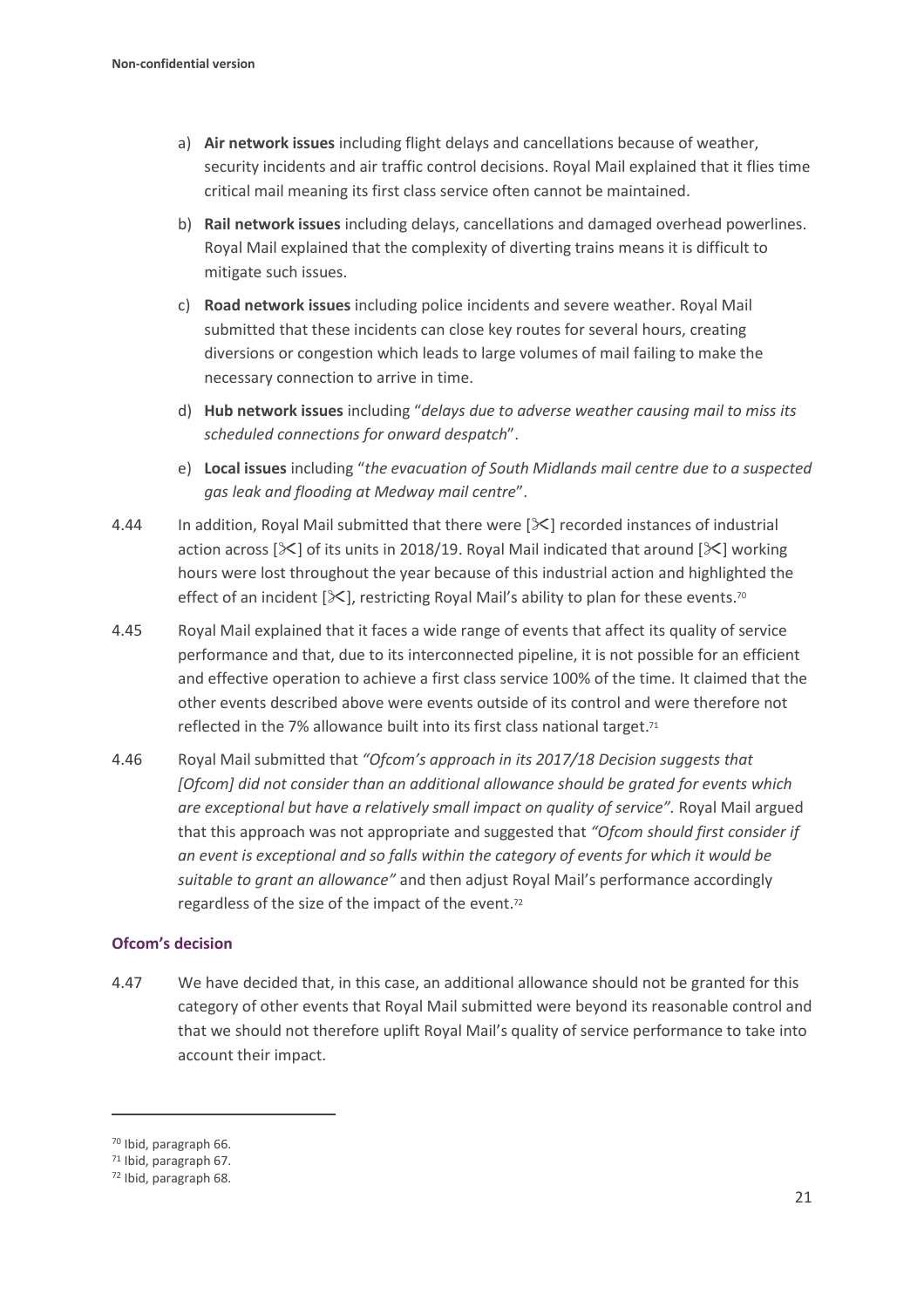- 4.48 We acknowledge that these events may have been unforeseeable and beyond Royal Mail's ability to mitigate and that some could be considered exceptional. However, most of these events are not rare and some degree of disruption from weather events, road traffic accidents or industrial action is predictable. In any event, we do not consider these events to be the type of events that an additional allowance should be granted for and we consider that Royal Mail should be able to absorb their small impact within its targets.
- 4.49 As demonstrated by our approach to Highways England's programme, we acknowledge that a particular event may (due to its scale and widespread impact) develop such that it can be regarded as an exceptional event for which an additional allowance should be granted. We do not have sufficient evidence to find that any of these *"other matters"* fall into that category.
- 4.50 In its Representations, Royal Mail interpreted our approach in 2017/18 as suggesting that we do not consider an additional allowance should be granted for events which are exceptional, but which have a small impact. This is not an accurate reflection of our approach. Our decision not to grant an additional allowance for these other events took into account the small scale of impact but also recognised that the 7% tolerance (and 8.5% PCA tolerance) built into the targets allows for events of this type and scale.<sup>73</sup> We took the view that Royal Mail should be able to manage such events within its allowance.
- 4.51 Moreover, as explained in our 2017/18 decision, "*[t]his allowance is intended to capture events in a way that does not require Ofcom to either assess multiple individual events put forward by Royal Mail and determine whether an additional allowance should be granted for each of them or simply accept some form of sweep-up category of events put forward by Royal Mail based on its own modelling in order to uplift its performance*." <sup>74</sup>

## **Statistical misalignment between the first class national and PCA targets**

4.52 In its Representations, Royal Mail argued that the PCA target (set at 91.5%) is statistically misaligned from the national target (set at 93.0%) and that it would be appropriate for Ofcom to take into account Royal Mail's PCA performance at a lower level that is statistically aligned to the national target.<sup>75</sup>

#### **Royal Mail's Representations**

4.53 As explained above, DUSP condition 1.9.1 requires Royal Mail to meet certain quality of service performance targets, including the first class PCA target. This requires at least 91.5% of first class products, which have been purchased by postage stamp and by meter,

<sup>73</sup> Ofcom, *[Decision to conclude investigation into Royal Mail's compliance with its quality of service performance standards](https://www.ofcom.org.uk/__data/assets/pdf_file/0015/152241/decision-non-confidential-royal-mail-quality-of-service-17-18.pdf)  [in 2017/18](https://www.ofcom.org.uk/__data/assets/pdf_file/0015/152241/decision-non-confidential-royal-mail-quality-of-service-17-18.pdf)*, 31 May 2019, paragraph 3.77

<sup>74</sup> Ofcom, *[Decision to conclude investigation into Royal Mail's compliance with its quality of service performance standards](https://www.ofcom.org.uk/__data/assets/pdf_file/0015/152241/decision-non-confidential-royal-mail-quality-of-service-17-18.pdf)  in [2017/18](https://www.ofcom.org.uk/__data/assets/pdf_file/0015/152241/decision-non-confidential-royal-mail-quality-of-service-17-18.pdf)*, 31 May 2019, paragraph 3.78.

<sup>75</sup> Representations, paragraph 8.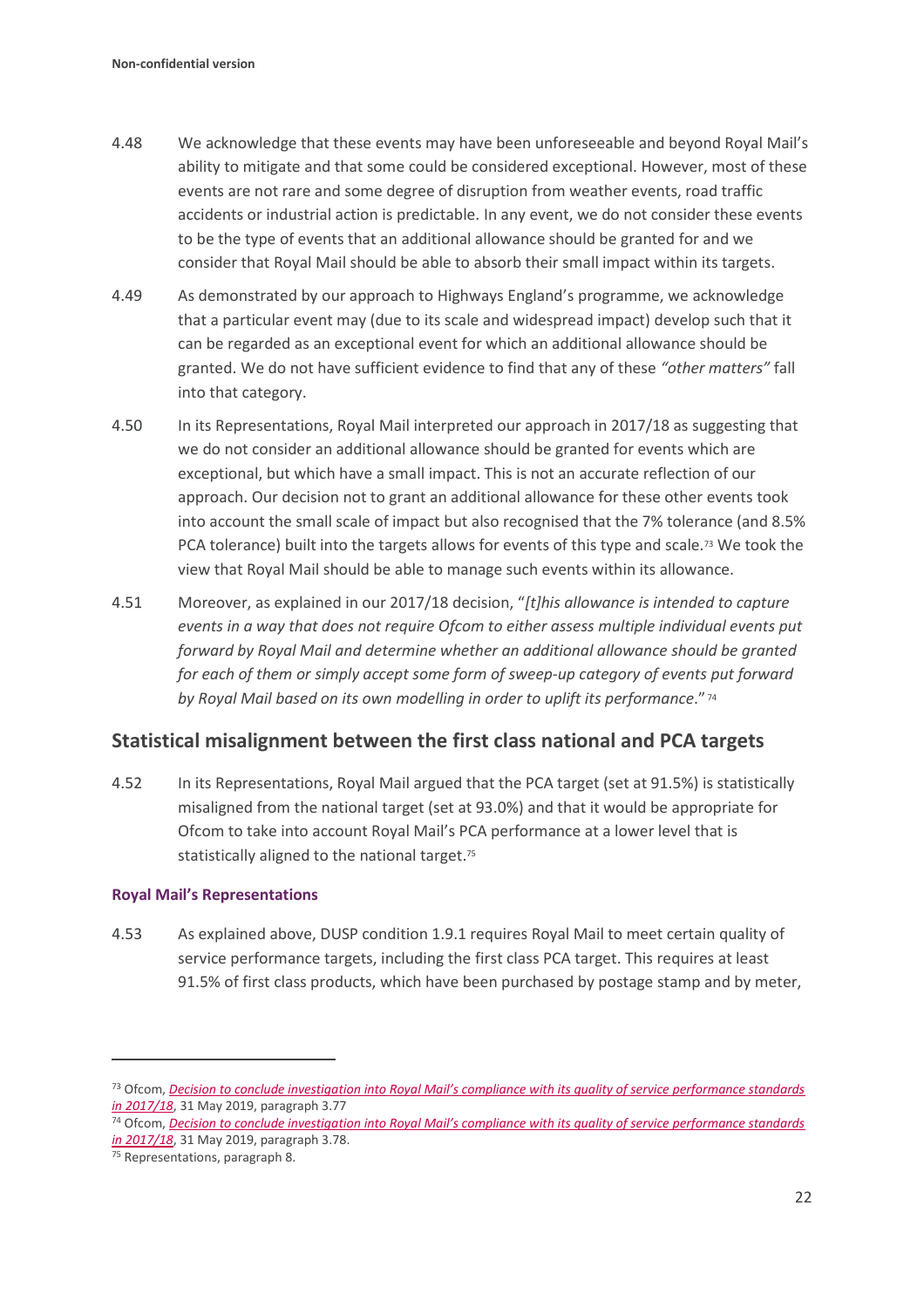to be deemed to have been delivered with an actual routing time of no more than one working day in 118 of the 121 PCAs in the UK.

- 4.54 In April 2017, Royal Mail submitted a document to Ofcom in which it argued that the current PCA performance target of 91.5% does not statistically align with the first class national target of 93.0%.<sup>76</sup> The basis for this statement was that to be statistically confident of achieving 91.5% in each of the required 118 PCAs, Royal Mail would have to achieve a first class national performance of around 94.5%. As such, in its Representations Royal Mail argued that the PCA performance target should be set at 90% to be statistically aligned.<sup>77</sup>
- 4.55 Throughout its Representations, Royal Mail made reference to both the 91.5% PCA target required by DUSP 1.9.1 and its own suggested PCA target of 90% for the delivery of first class mail by the next working day in the 118 PCAs subject to the PCA target. 78

#### **Ofcom's decision**

4.56 We acknowledge Royal Mail's Representations in relation to the level of the PCA target and make no comment as to the statistical analysis underpinning Royal Mail's submissions. We note that the current PCA target is 91.5% and has been set at this level consistently for over ten years. Unless the target is changed by Ofcom at some point in the future, we expect Royal Mail to achieve that level.

## **Royal Mail's decision not to contest Ofcom's assessment**

- 4.57 As noted in Section 2 above, after taking into account Royal Mail's Representations summarised above, and further information it subsequently provided, we issued Royal Mail with a Second Notification on 3 February 2020. This replaced the First Notification and set out our above assessment of why we continued to have reasonable grounds for believing that Royal Mail had contravened relevant regulatory requirements.
- 4.58 On 6 March 2020, Royal Mail wrote to Ofcom advising that it had decided not to contest Ofcom's provisional decision set out in the Second Notification and would not be submitting further representations.

## **Finding of contraventions of DUSP 1.9.1**

4.59 For the reasons set out above, we have decided that one of the events in 2018/19 put forward by Royal Mail (namely Highways England's road investment programme) was an exceptional event for which an additional allowance should be granted. We have therefore decided to uplift Royal Mail's quality of service performance to take into account the impact of that event. Taking into account the confidence interval as well as the maximum

<sup>76</sup> Letter from Royal Mail to Ofcom, *Updating Royal Mail's quality of service requirements*, April 2017, pages 44-45. Included by Royal Mail as Annex A in its Representations.

<sup>77</sup> Representations, paragraph 8.

<sup>78</sup> Ibid, paragraphs 8-9, 26-27, 30, 32, 43- 44, 61, 84, 93.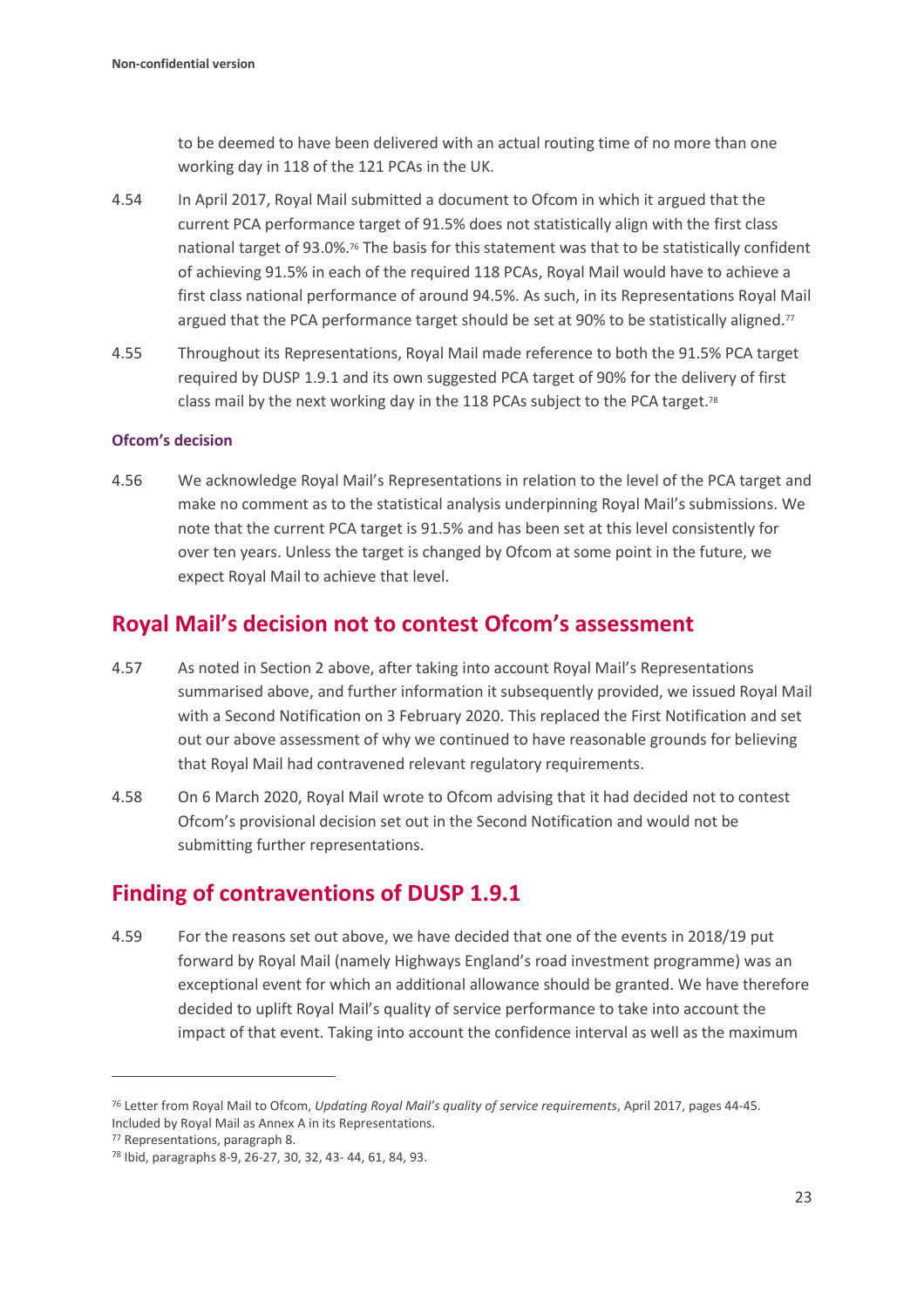impact of Highways England's programme, Royal Mail still failed to meet the first class national and PCA performance targets by a significant margin:

- a) With adjustment, Royal Mail's maximum first class national performance was **91.9%<sup>79</sup>** (falling below the 93.0% target); and
- b) With adjustment, Royal Mail's maximum PCA performance was 91.5% in **108 of 118 PCAs** (falling below the 118 PCA target). 80
- 4.60 Accordingly, we have found that Royal Mail contravened DUSP condition 1.9.1 during 2018/19.

<sup>&</sup>lt;sup>79</sup> In line with the DUSP condition, we propose to round Royal Mail's performance to one decimal place in finding of contraventions and our consideration of a financial penalty.

<sup>80</sup> We have determined that Royal Mail has contravened DUSP 1.9.1 in 2018/19 by failing to achieve the first class PCA performance target in the following ten PCAs: Chelmsford, Colchester, East London, Enfield, Hereford, Inverness, Paisley, Shrewsbury & Mid Wales, Southeast London and Southwest London.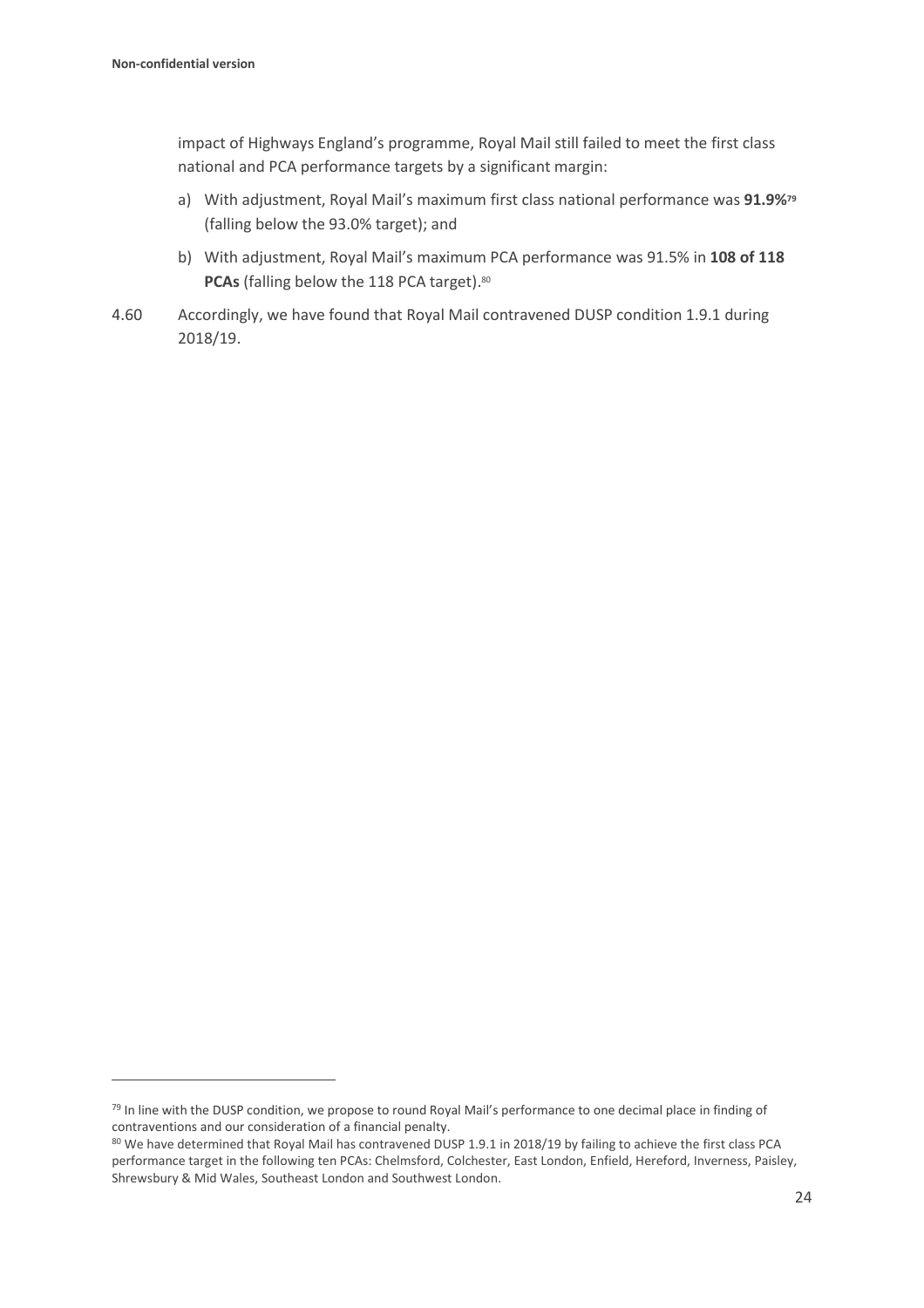# <span id="page-26-0"></span>5. Consideration of financial penalty

- 5.1 In this section, we set out our consideration of whether it would be appropriate to impose a financial penalty on Royal Mail and, if so, what level of penalty would be appropriate and proportionate taking account of the seriousness of Royal Mail's failure to meet its first class performance targets, relevant factors identified in our Penalty Guidelines and, overall, the need to impose a penalty which fulfils Ofcom's central objective of deterrence. We have also taken into account Royal Mail's Representations.
- 5.2 In the first part of this section, we explain our reasons for finding that it is appropriate to impose a financial penalty in respect of Royal Mail's failure to meet its first class national target and the amount of that penalty. In the second part of this section, we explain our reasons for finding that it is not appropriate to impose a financial penalty in respect of Royal Mail's failure to meet its first class PCA target.

#### **Legal framework**

- 5.3 In Section 4 above, we set out our reasons for determining that Royal Mail contravened DUSP 1.9.1 in 2018/19 by failing to achieve its first class national and PCA performance target.
- 5.4 As explained in Section 3 above, under paragraph 6 of Schedule 7 to the Act, Ofcom may impose a financial penalty on a person who has, in one or more of the respects notified by Ofcom, been in contravention of a regulatory requirement.
- 5.5 In determining whether to impose a penalty for a contravention, and the size of that penalty, we must have regard to Ofcom's Penalty Guidelines,<sup>81</sup> which state that the central objective of imposing a penalty is deterrence. That is, the level of any penalty must be sufficient to deter the business from contravening regulatory requirements, and to deter the wider industry from doing  $\mathfrak{so.}^{\otimes 2}$  In addition, and in accordance with the Act, $^{\otimes 3}$  any penalty we impose must be appropriate and proportionate to the contravention in respect of which it is imposed.
- 5.6 When determining the level of a penalty, Ofcom must have regard to any representations made by Royal Mail and any steps taken by Royal Mail to comply with the relevant regulatory requirements.

## **Decision to impose a financial penalty for contravening the first class national performance target**

5.7 We have identified and discussed below the relevant factors in the Penalty Guidelines we have taken into account when deciding:

<sup>81</sup> Ofcom, *Penalty Guidelines – [Section 392 Communications Act 2003](https://www.ofcom.org.uk/__data/assets/pdf_file/0022/106267/Penalty-Guidelines-September-2017.pdf)*, 14 September 2017.

<sup>82</sup> Ibid, paragraph 1.4.

<sup>83</sup> Ibid, paragraph 7(1) of Schedule 7 to the Act.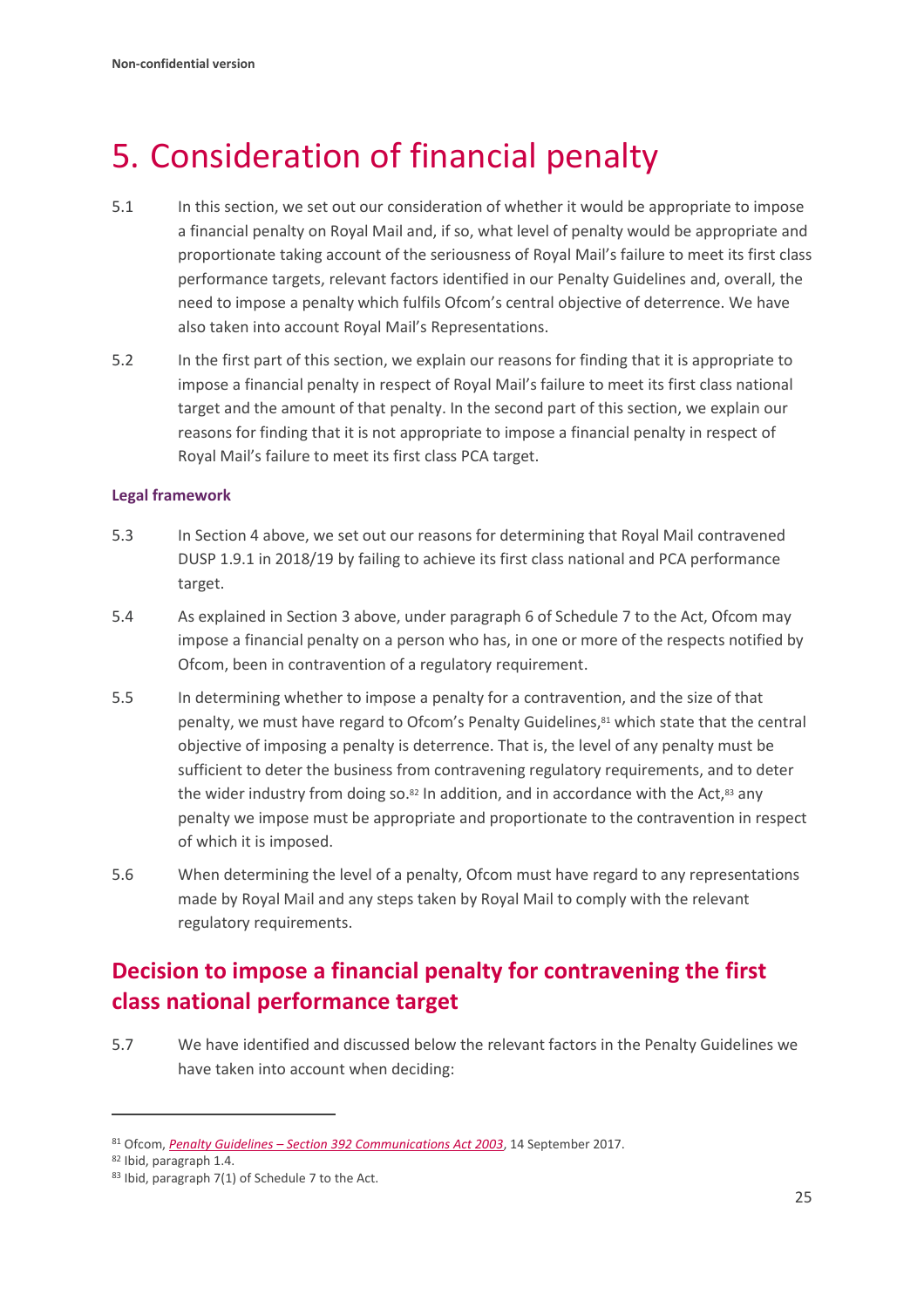- a) whether to impose a penalty on Royal Mail for its failure to meet its first class national performance target; and, if so
- b) the level of penalty which is appropriate and proportionate to the contravention in this case.

#### **Seriousness, degree of harm and financial gain**

- 5.8 The first class national performance target is a minimum service level that Royal Mail is required and expected to achieve. For this reason, DUSP condition 1.9.1 imposes on Royal Mail a clear and unambiguous regulatory requirement.
- 5.9 The purpose of the requirement is to ensure that consumers receive an adequate level of service and we consider any failure to meet this standard is inherently serious. This is because of the actual effect that it has on customers who purchase a next day service and do not receive what they have paid for. The greater the number of customers that fail to receive the service they have paid for, the greater the consumer harm is likely to be.
- 5.10 In this case, we consider that Royal Mail's failure to meet the standard by a material degree is a serious contravention that resulted in significant consumer harm which cannot be directly remedied.
- 5.11 In its Representations, Royal Mail submitted that there was limited consumer harm caused by its failure to meet the first class national performance target. To evidence this argument, it estimated that in 2018/19,  $[\&$  first class items per address were delivered on time, and that this would have increased to  $[\times]$  items per address if the target had been achieved.<sup>84</sup> Royal Mail also noted that it exceeded the 99.5% regulatory target for items correctly delivered by achieving 99.76% and that, after taking into account the confidence interval and the three mitigating factors identified in its Representations, 98.6% of first class items were delivered within two days.
- 5.12 We do not consider that the average number of items delivered per address helpfully illustrates the consumer harm caused. We have found that Royal Mail missed the first class national performance target by at least 1.1% which equates to around  $[\times]$  million first class items.<sup>85</sup> This is a substantial number of items which were delivered to a service level lower than that expected by customers. We also consider that this provides an indication of the level of Royal Mail's financial gain, in the form of the additional revenue associated with the premium charged for first class items over second class items. This suggests Royal Mail received additional revenue of approximately **£**[] from customers that paid for services which were not delivered on time.<sup>86</sup>

<sup>84</sup> Representations, paragraph 16. Based on Royal Mail delivering [ $\mathcal{X}$ ] million first class items in 2018/19 (see Representations, page 23, footnote 21) and there being 30.47 million addresses in the UK.

<sup>85</sup> This is based on the following calculation: the total number of first class items in 2018-19 (877 million) multiplied by the scale of the miss (1.1%) and multiplied by an adjustment factor to account for items during the Christmas Exemption Period (11/12).

<sup>86</sup> Assuming the price differential between a first and second class service is 9p (although it can be up to 23p), and presuming that those individuals that purchased a first class service but did not receive one may have instead purchased a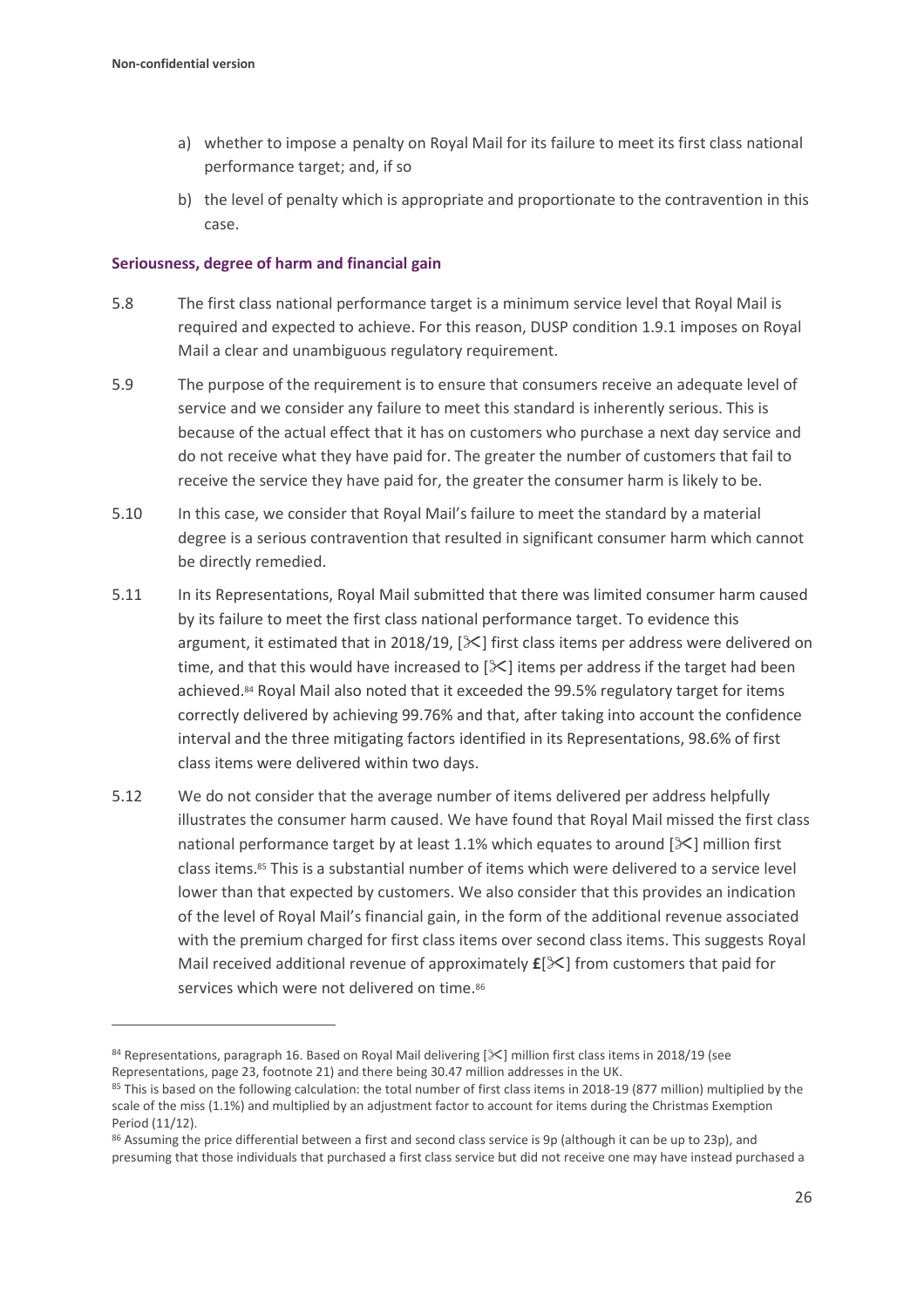- 5.13 We acknowledge that some failed first class items were delivered to a higher standard than second class items. However, customers purchasing a first class service are nonetheless entitled to expect a higher quality of service than second class and were, accordingly, charged a premium by Royal Mail.
- 5.14 We also note that Royal Mail's failure to meet its first class national performance target would have had a greater effect on some customers than others and that some consumers may have been harmed as a result of knock-on effects of mail not being delivered to a first class standard.
- 5.15 Royal Mail noted that its customer satisfaction levels were high and, in many cases, growing.<sup>87</sup> Whilst we acknowledge this point, we note that, for any individual first class item, failure to deliver to that standard may not always be apparent to the sender (nor the recipient).

#### **Steps taken to prevent or mitigate the impact of the contravention**

- 5.16 In this section, we consider the steps Royal Mail took to prevent contravening its first class national performance target. We note that it is not possible to retrospectively remedy the contravention in this case; the contravention crystallises at the end of the regulatory reporting period and there is no way for Royal Mail to know which customers were harmed.
- 5.17 In its Representations, Royal Mail submitted that *"as a matter of urgency"* it spent an additional  $E[\times]$  million on improving quality of service compared to its operational budget in 2018/19.<sup>88</sup> This additional spending was used to  $[\mathcal{K}]$ .<sup>89</sup>
- 5.18 Royal Mail explained that in December 2018, it enhanced its governance arrangements by introducing weekly meetings between various Directors to review quality of service performance and agree specific actions to address any issues.<sup>90</sup> Royal Mail also explained that in January 2019, it introduced a new leadership structure with the aim of "*ensur[ing] end-to-end process ownership for day-to-day operations*".<sup>91</sup> The new structure includes three new Service Delivery Director roles reporting to a new National Service Delivery Director with the aim of improving customer service and quality. From 1 April 2019, it also introduced 30 Service Delivery Leaders, who are each responsible for achieving quality of service performance in a geographic area, and who report into the new Service Delivery

second class service, consumers may have spent an additional  $E[X]$  on services which were not delivered on time. This is a high-level estimate based on various assumptions and we accept that many customers may have still opted to pay for a first class service even if they knew it was going to be delayed (because, for example, it may still have arrived before a second class service).

<sup>87</sup> Representations, paragraph 85.

<sup>88</sup> Ibid, paragraph 12.

<sup>89</sup> Ibid, paragraph 75(e).

<sup>90</sup> Ibid, paragraph 79(b).

<sup>91</sup> Ibid, paragraph 13.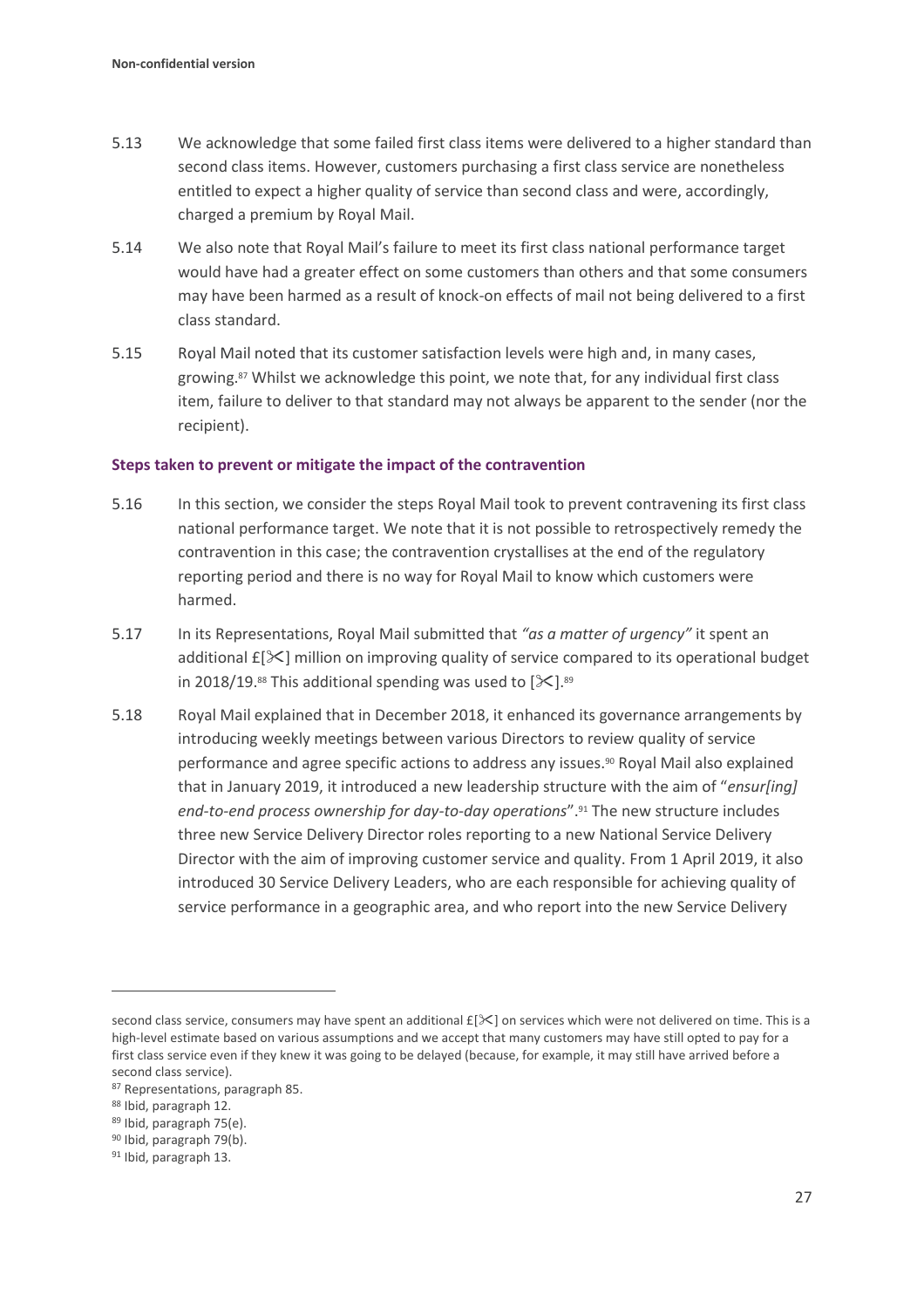Directors. <sup>92</sup> Weekly performance packs for each Service Delivery Leader area have also been introduced. 93

- 5.19 Whilst we acknowledge these changes are intended to improve Royal Mail's quality of service performance, we note that the earliest change was made at the end of Q3 in the 2018/19 reporting period and that Royal Mail's new reporting structure did not become effective until the start of the 2019/20 reporting period.
- 5.20 Royal Mail suggested that this new operational structure may be improving quality of service because its first class quality of service improved in Q1 2019/20 [93.2%], relative to Q1 2018/19 [92.1%].<sup>94</sup> This indicates that had Royal Mail taken appropriate steps sooner then it may at least have been able to mitigate the impact on its quality of service in 2018/19.
- 5.21 We further note that Royal Mail's senior management were aware that Royal Mail's Q1, Q2 and Q3 quality of service reports showed that Royal Mail was not on track to meet its national performance target (see Table 1 below).

**Table 1: Royal Mail's unadjusted 2018/19 Q1 – Q4 results compared to national performance target**<sup>95</sup>

|             | Target | Q1      | Q <sub>2</sub> | Q <sub>3</sub> | Q4       |
|-------------|--------|---------|----------------|----------------|----------|
| Performance | 93.0%  | $-0.7%$ | $-1.6%$        | $-2.8%$        | $-1.0\%$ |

- 5.22 Despite this, and as explained above, we have not seen any evidence to suggest that Royal Mail took appropriate steps to prevent or mitigate any impact on its quality of service until late in Q3 2018/19 and did not implement more significant changes in terms of its operational structure until the start of the 2019/20 quality of service reporting period.
- 5.23 Whilst we recognise that Royal Mail did take some steps during 2018/19, and subsequently to "restore performance", our view is that they had a minimal impact, if any, on Royal Mail's quality of service performance in 2018/19. Rather, they are more likely to improve Royal Mail's quality of service performance in future years. Our view, therefore, is that any steps Royal Mail took to prevent or mitigate any impact on its quality of service in 2018/19 were insufficient or ineffective in terms of their scope, timing or implementation to the extent they failed to prevent a significant contravention of Royal Mail's first class national performance target. Royal Mail has not provided a satisfactory explanation for why it missed the targets by such a significant amount. Accordingly, this is a serious matter.

<sup>92</sup> Ibid, paragraph 13.

<sup>93</sup> Ibid, paragraph 79.

<sup>94</sup> Ibid, paragraph 15.

<sup>95</sup> Royal Mail, *[Quarter 4 Results 2018-19](https://www.royalmailgroup.com/media/10811/quarterly-quality-of-service-report-2018-19-q4-republished-28-june-2019.pdf)*.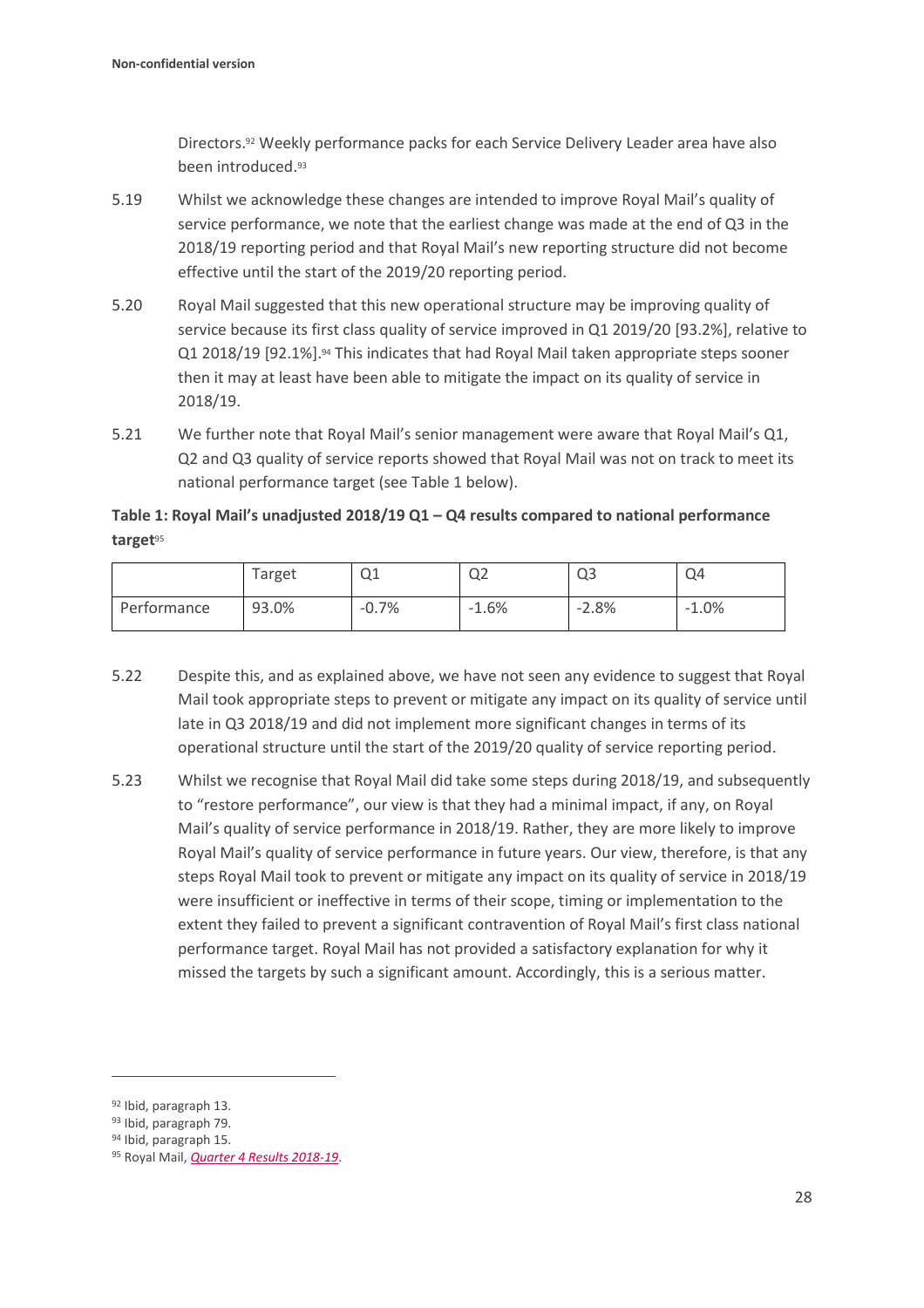#### **Deliberateness and recklessness**

- 5.24 In its Representations, Royal Mail argued that the contravention in this case was not deliberate or reckless. It explained that it takes quality of service extremely seriously and implemented extensive mitigating measures to improve quality of service in 2018/19. 96
- 5.25 We have considered whether the contravention occurred deliberately or recklessly, including the extent to which senior management knew that it was occurring. While we have no evidence to suggest the contravention was deliberate, as noted above, Royal Mail's senior management were aware that Royal Mail's Q1, Q2 and Q3 quality of service reports showed that Royal Mail was not on track to meet its first class national performance target. We have not however seen any evidence to suggest Royal Mail implemented appropriate measures to prevent or mitigate any impact on its performance until late in Q3 2018/19 and did not implement more significant changes in terms of its operational structure until the start of the 2019/20 quality of service reporting period.

#### **History of contraventions**

5.26 Since 2012, Royal Mail has reported a performance level that fell below the first class national performance target on three prior occasions. Figure 3 below shows Royal Mail's performance since 2012.

<sup>96</sup> Representations, page 27.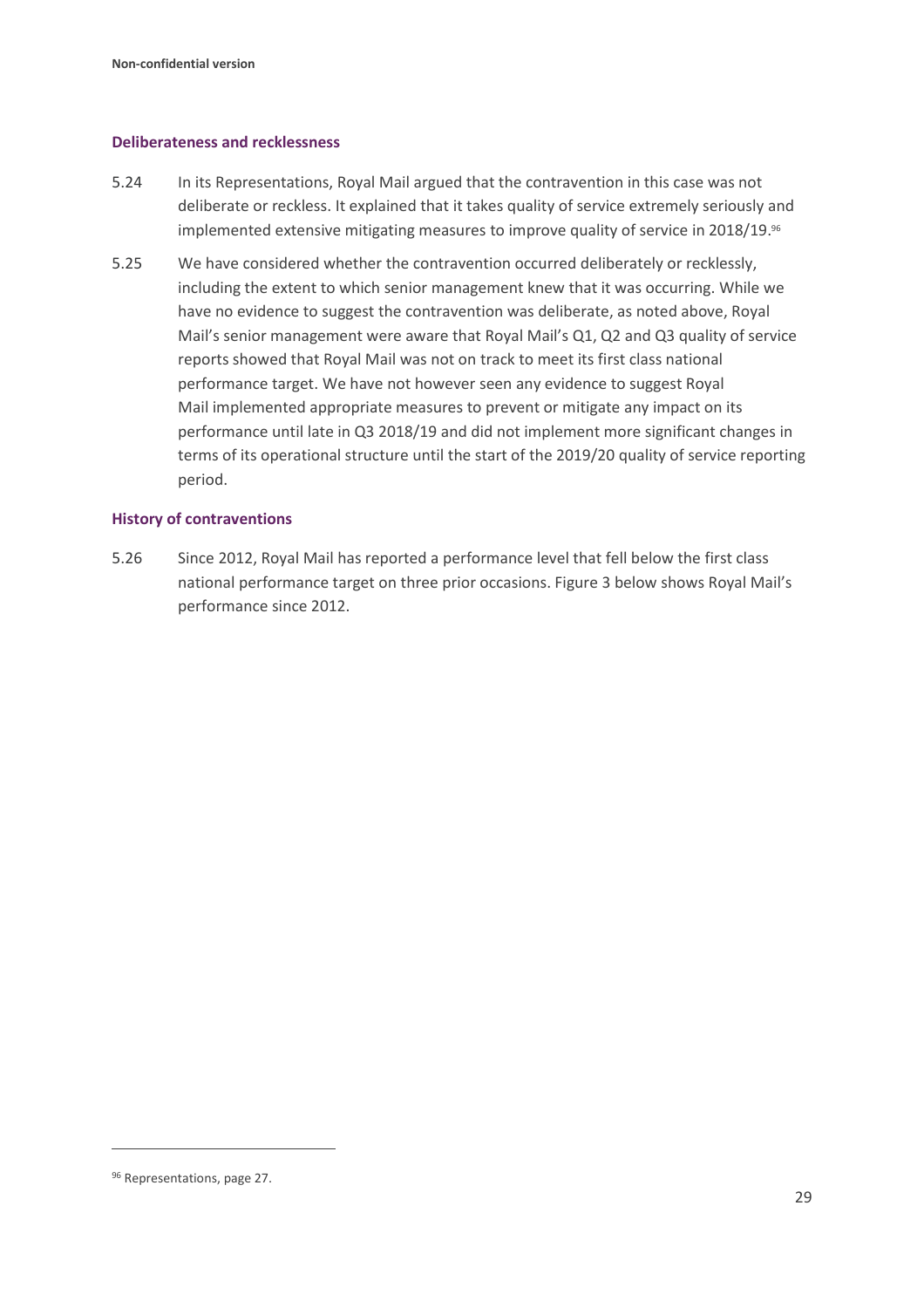

**Figure 3: Royal Mail's (unadjusted) first class national performance since 2012-13**

*Source: Royal Mail*

- 5.27 In all of these cases, Ofcom carefully considered whether enforcement action, including a financial penalty, would be appropriate.
	- a) In 2012/13, we decided not to take formal enforcement action but wrote to Royal Mail setting out our concerns and our expectation that Royal Mail would take all necessary steps to ensure that its quality of service performance failures did not recur in the future. A key reason for taking that approach was evidence that Royal Mail's performance was affected by its modernisation programme, which Ofcom supported.
	- b) In 2015/16, we issued a contravention decision for failing to meet the first class national and PCA target but decided not to impose a financial penalty due the fact that the miss was relatively narrow after adjusting Royal Mail's performance to take into account mitigating circumstances. However, we did warn Royal Mail that a significant financial penalty may be imposed in the future.
	- c) In 2017/18, we issued a contravention decision for failing to meet the first and second class national performance target but imposed no penalty. This was due to a relatively narrow miss after adjusting Royal Mail's performance to take into account the severe weather; the closure of Royal Mail's defined benefit pension scheme which meant this was a unique year in Royal Mail's history; and the steps Royal Mail took to mitigate the impact of events in 2017/18 and going forward. Again, we warned Royal Mail that a future contravention without satisfactory mitigation may result in a significant financial penalty.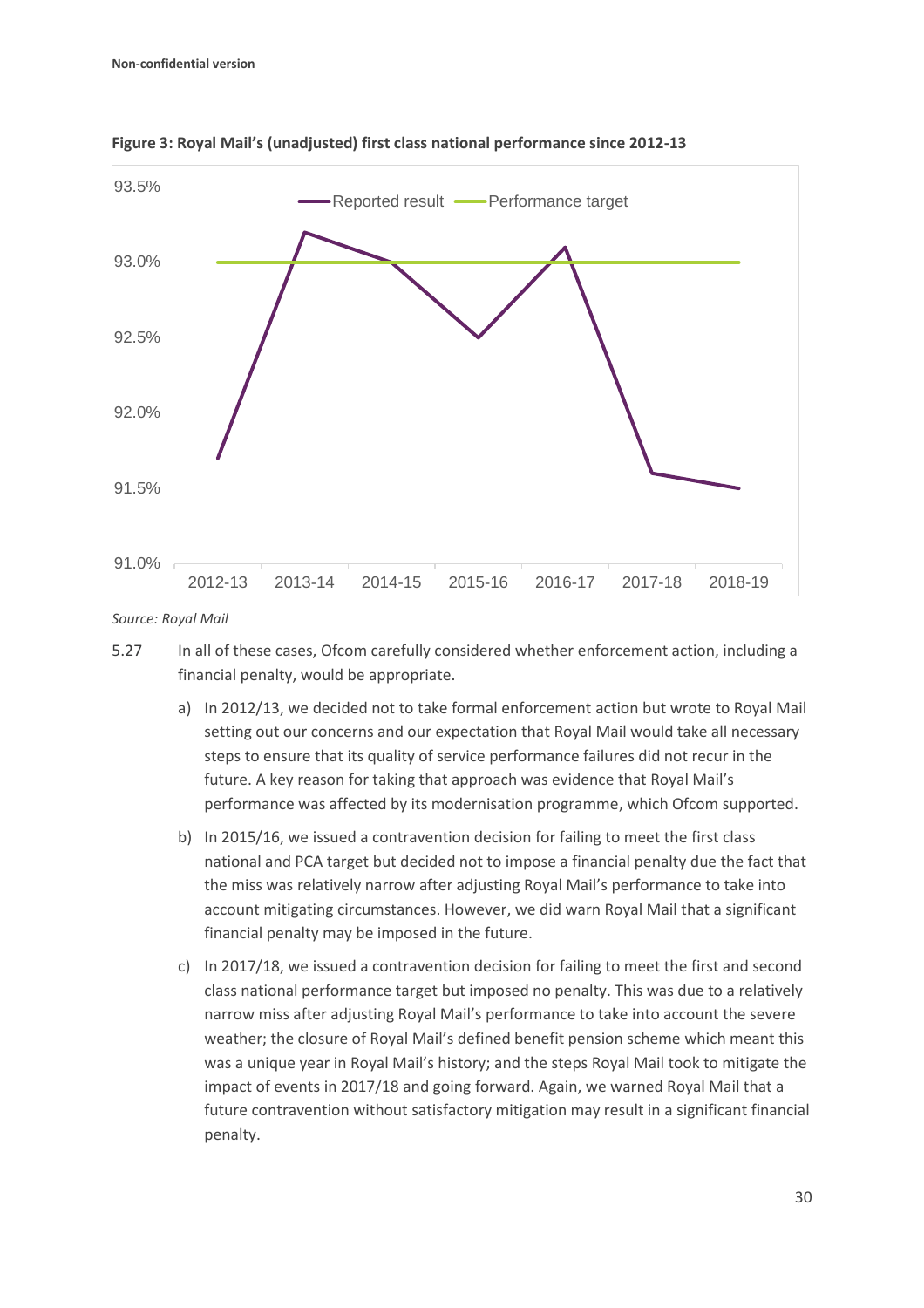- 5.28 The circumstances of Royal Mail's failure in 2018/19 are however quite different. The scale of the failure is considerable and, before adjusting Royal Mail's performance to take into account the impact of Highway's England's road investment programme, the largest since 2012. Further, the mitigating factors put forward by Royal Mail do not account for anything more than a small part of the miss.
- 5.29 We have taken into account the fact that we have clearly warned Royal Mail in previous decisions that if it contravenes its performance targets again without satisfactory mitigation then we may impose a significant financial penalty.<sup>97</sup>
- 5.30 However, while Royal Mail has a history of repeated contraventions, we note that in the specific circumstances of each case, Ofcom did not consider that it was appropriate to impose a financial penalty. Accordingly, Royal Mail's history of contraventions has not been taken into account when determining the amount of the penalty in this case.

#### **Cooperation**

- 5.31 In its Representations, Royal Mail highlighted the engagement it has had with Ofcom throughout the relevant period, including quarterly meetings with Ofcom's policy team; pro-actively arranging site visits where it would help Ofcom understand the issues Royal Mail was facing; and a senior meeting with Ofcom to explain Royal Mail's operations and measures before they were publicly announced.
- 5.32 We acknowledge and have taken into account Royal Mail's helpful and constructive engagement in respect of Ofcom's ongoing monitoring of its quality of service performance and its full cooperation with this investigation.

#### **Deterrence**

- 5.33 The primary objective of imposing a financial penalty would be to incentivise Royal Mail to comply with its first class national performance target in future years, including by planning and implementing timely and effective resilience and recovery strategies and processes to mitigate the impact of events that affect performance.
- 5.34 Royal Mail argued that deterrence is not relevant in this case because it already takes its regulatory obligations seriously and it is committed to providing a high level of quality of service.<sup>98</sup> It argued that *"all managers, at all levels, are fully incentivised to comply with the targets*" without intervention being needed.<sup>99</sup>
- 5.35 Royal Mail submitted that it self-fulfils the regulatory obligation for deterrence by publishing reports about its quality of service performance and issuing press releases. This, Royal Mail suggested, is a highly visible and effective way of ensuring a continuous focus on quality of service.<sup>100</sup>

<sup>97</sup> See, for example, *Decision to conclude investigation of Royal Mail Group Limited in relation to a contravention of [Designated Universal Service Provider Condition 1.9.1](https://www.ofcom.org.uk/__data/assets/pdf_file/0028/92746/161020-non-confidential-decision-v3.pdf)*, October 2016, paragraph 4.15.

<sup>98</sup> Representations, paragraph 89.

<sup>99</sup> Ibid, paragraph 92.

<sup>100</sup> Ibid, paragraph 90.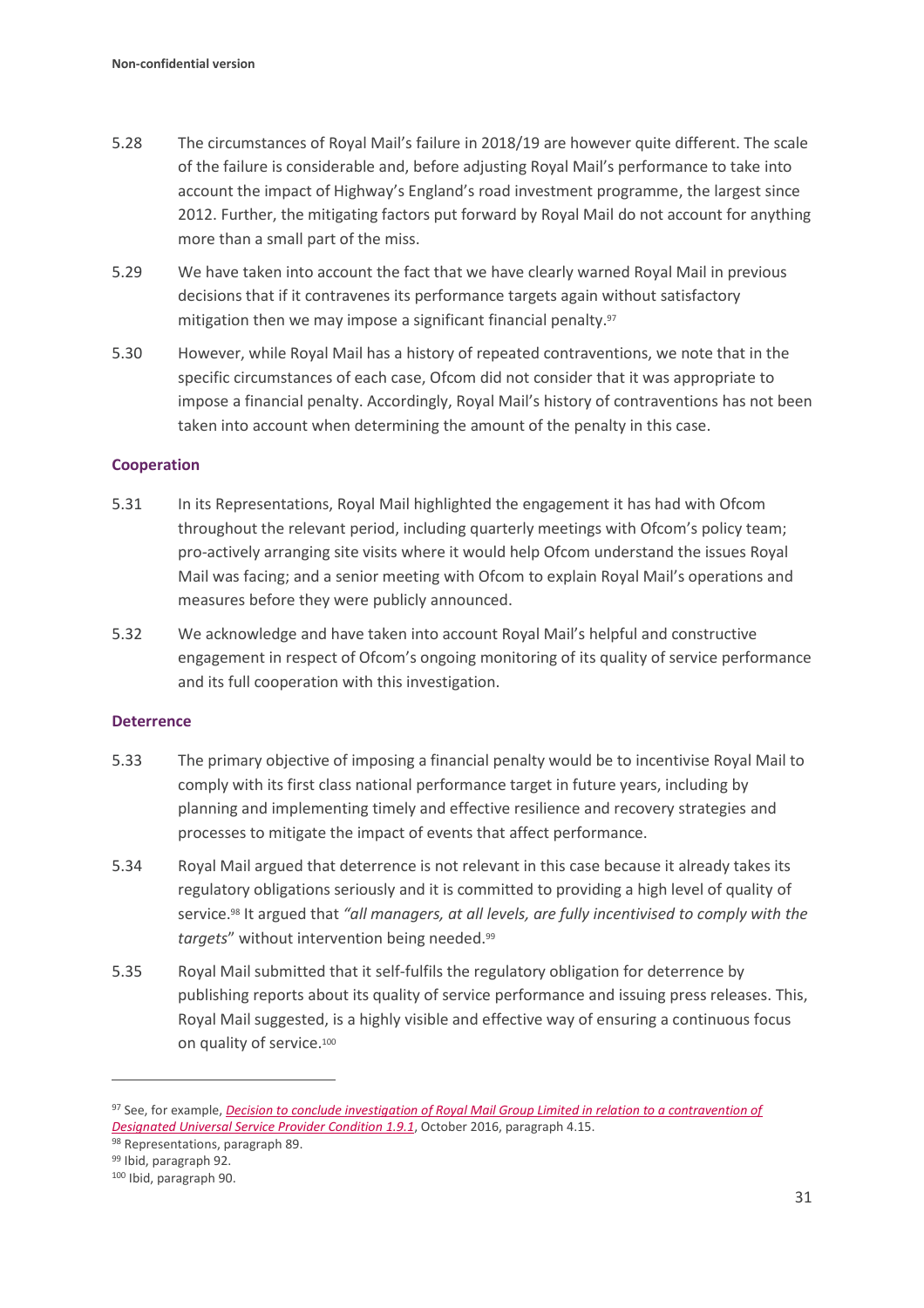- 5.36 In our view, these factors do not diminish the importance of deterrence in a decision to impose a financial penalty. Compliance with quality of services targets is important, in particular due to its impact on consumers. We have consistently taken the view that any failure to meet the first class performance targets is an inherently serious contravention and we have warned Royal Mail in our final decisions in 2016 and 2018 that we may impose a significant financial penalty if Royal Mail fails to meet its performance targets again. Notwithstanding, Royal Mail has not provided a satisfactory explanation for why it missed its first class national performance target by such a significant amount. Deterrence is therefore particularly important in this case.
- 5.37 Deterrence is also particularly important in this case as Royal Mail's Q1, Q2 and Q3 quality of service reports showed that Royal Mail was not on track to meet its first class national performance target yet we have not seen any evidence to suggest Royal Mail implemented appropriate measures to prevent or mitigate any impact on its quality of service until late in Q3. On this basis, our view is that Royal Mail did not do enough to meet its first class national performance target and needs to be incentivised to ensure it takes appropriate steps to meet its target in future years.
- 5.38 In relation to general deterrence, Royal Mail takes the view that there can be no general deterrence effect in this case because no other postal service operator is subject to quality of service performance regulation.<sup>101</sup>
- 5.39 We do not accept such a narrow interpretation and consider that general deterrence is a relevant factor to the extent that a financial penalty should deter any regulated company on which Ofcom has imposed quality of service performance targets, from failing to meet those targets. More generally, it should deter the wider industry from contravening regulatory requirements in the future.

#### **Royal Mail's decision not to contest Ofcom's assessment**

- 5.40 As noted in Section 2 above, after taking into account Royal Mail's Representations summarised above, and further information it subsequently provided, we issued Royal Mail with the Second Notification on 3 February 2020. This replaced the First Notification and set out our above assessment that we considered it was appropriate to impose a financial penalty on Royal Mail for its contravention of its first class national performance target and that a penalty of £1.5 million was appropriate and proportionate to that contravention.
- 5.41 On 6 March 2020, Royal Mail wrote to Ofcom advising that it had decided not to contest Ofcom's provisional decision set out in the Second Notification and would not be submitting further representations.

#### **Decision on penalty**

5.42 In the specific circumstances of this case, and having considered all of the relevant factors discussed above in the round, we have determined that it is appropriate to impose a

<sup>101</sup> Ibid, paragraph 91.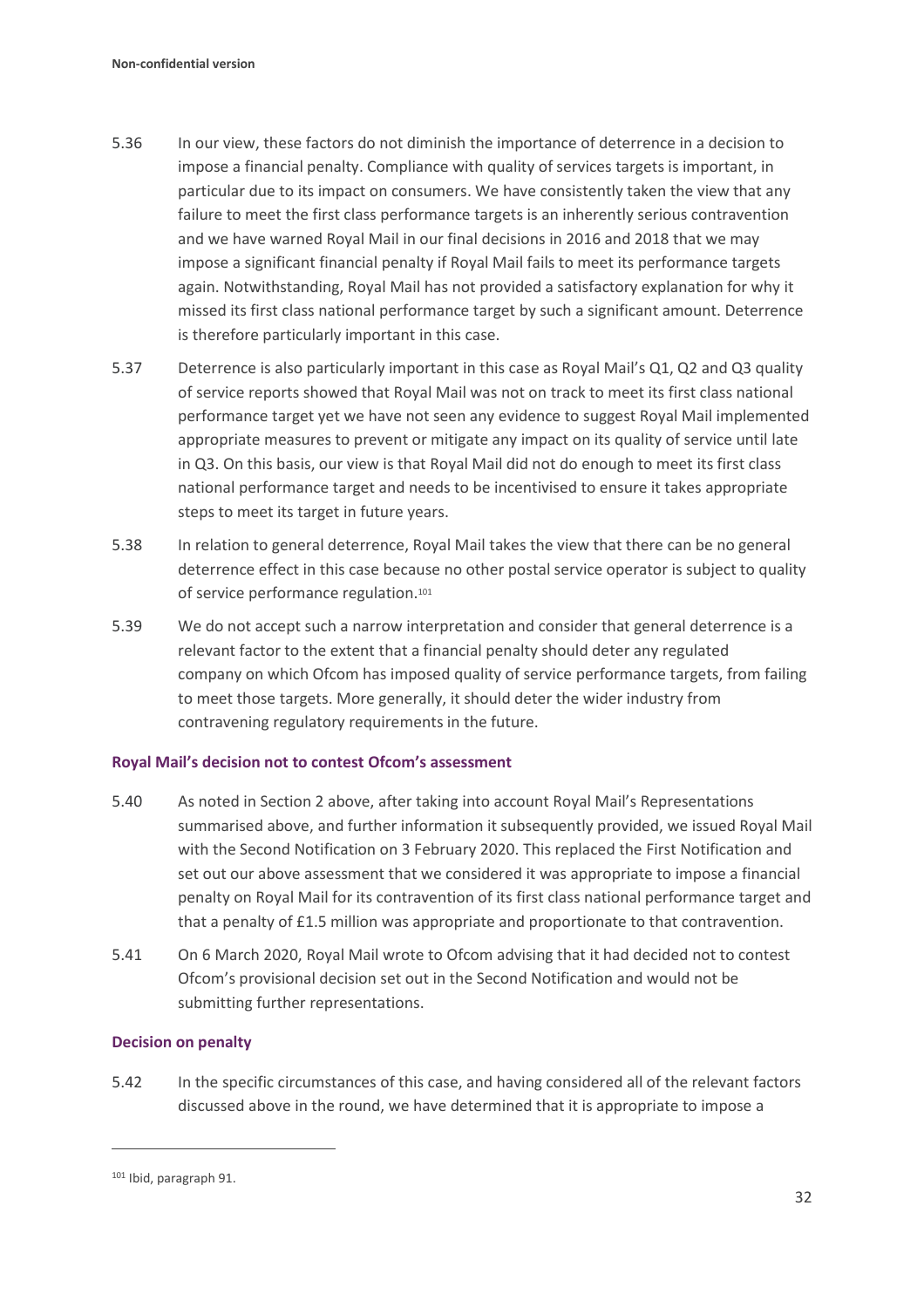penalty on Royal Mail for its failure to meet its first class national performance target. Having regard to Royal Mail's size and turnover, we have decided that a penalty of £1,500,000 is proportionate and appropriate to the contravention, in particular because:

- contravening quality of service performance targets is inherently serious in light of the likely consumer harm;
- Royal Mail missed its first class national performance target by a significant amount (after taking into account the confidence interval and adjusting its performance for the impact of Highways England's road investment programme) and has not provided any satisfactory explanation for its miss;
- Royal Mail received approximately  $f[\mathcal{K}]$  in additional revenue from customers paying for, but not receiving, a first class service in relation to approximately  $[\mathcal{K}]$  million items;
- any steps Royal Mail took to prevent or mitigate any impact on its quality of service in 2018/19 were insufficient or ineffective in terms of their scope, timing or implementation to the extent they failed to prevent a significant contravention (despite senior management being aware that Royal Mail was not on track to meet its target); and
- the importance of deterring Royal Mail and others in the wider industry from contravening both quality of service performance targets and other regulatory requirements in the future.
- 5.43 Royal Mail has until **5.00pm Friday 11 September 2020** to pay Ofcom the penalty. If not paid by that deadline, it can be recovered by Ofcom accordingly.

## **Decision not to impose a financial penalty for contravening the PCA target**

- 5.44 In the specific circumstances of this case, and for the reasons set out below, we have decided not to impose a financial penalty in relation to Royal Mail's failure to comply with the first class PCA performance target.
	- a) First, fundamentally, the first class national performance target and first class PCA performance target cover much of the same activity – the collection and delivery of first class mail items – with PCA performance essentially forming part of the overall first class performance. This means that low first class national performance will be associated with low first class PCA performance and that, accordingly, where both targets are failed, there will be an overlap in consumer harm. In the circumstances of 2018/19, we consider that any harm associated with the PCA performance target can be addressed by taking action in relation to first class national performance.
	- b) Second, we have consistently expressed the view that a key objective of the PCA target is to make sure that local areas receive an adequate level of service over time. Where there are repeated failures in a given PCA, we expect Royal Mail to undertake targeted remedial action to restore quality of service in that PCA. We note that it may be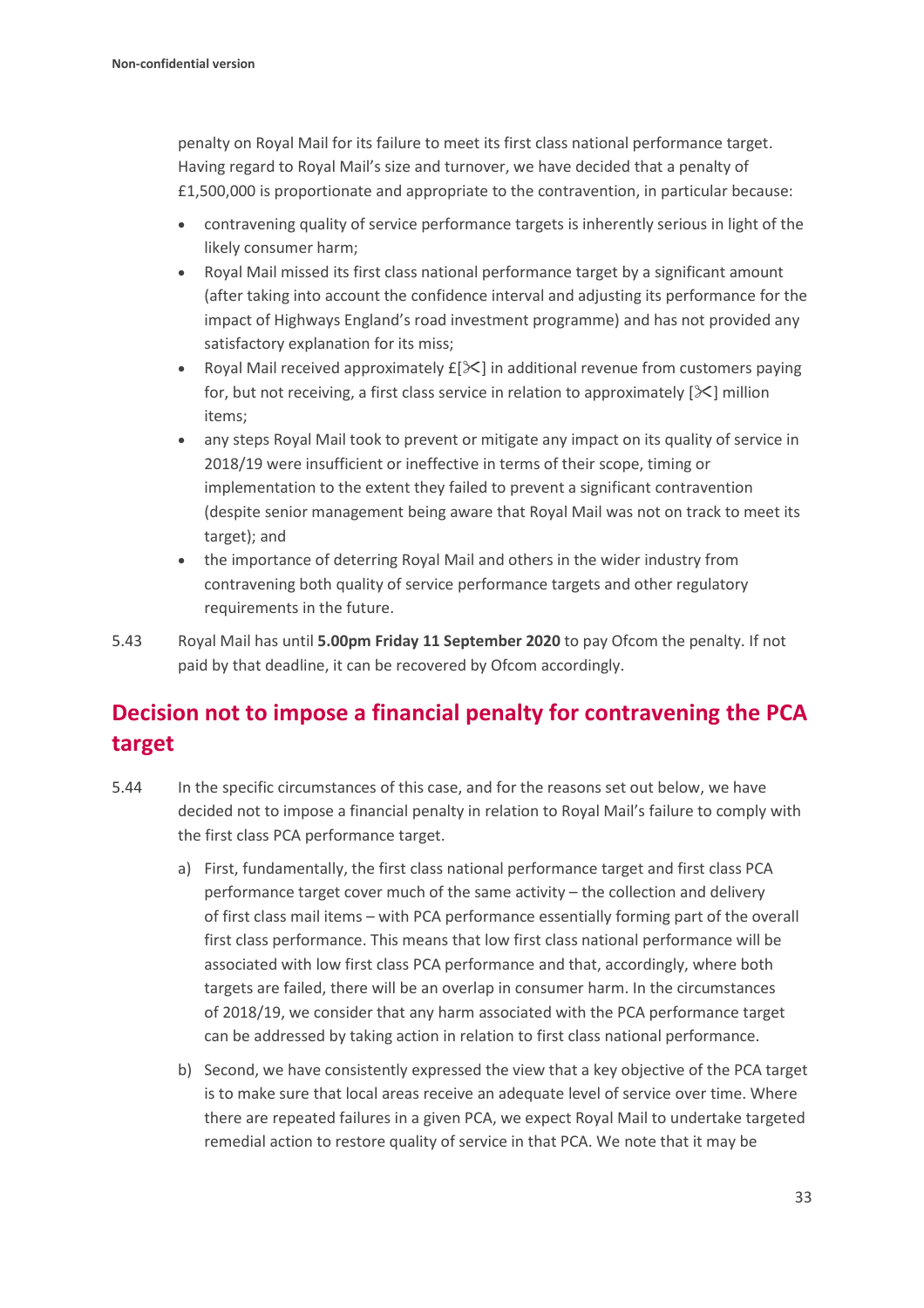appropriate to impose a financial penalty to reflect persistent failures in PCAs that are not addressed by Royal Mail.

- 5.45 In this case, we have considered whether there is evidence of persistent failure in the relevant PCAs that may warrant the imposition of a financial penalty for Royal Mail's failure to meet its first class PCA target. In doing so, we have taken into account adjustments we made to Royal Mail's performance in previous years to take into account the impact of what at the time we considered to be exceptional events , most notably the severe weather which affected performance in early 2018.
- 5.46 Table 2 below shows the ten PCAs which failed to meet the first class PCA target in 2018/19 and Royal Mail's performance in those PCAs in the preceding five years (once events for which we considered it was appropriate to adjust Royal Mail's performance have been taken into account). The numbers in this table indicate Royal Mail's 'maximum performance' in the relevant PCA; that is including the relevant confidence interval.

| <b>PCA</b>                 | Maximum performance adjusted for exceptional events |            |         |            |         |         |  |
|----------------------------|-----------------------------------------------------|------------|---------|------------|---------|---------|--|
|                            | 2018/19                                             | 2017/18102 | 2016/17 | 2015/16103 | 2014/15 | 2013/14 |  |
| <b>SE Southeast London</b> | 89.4%                                               | 92.0%      | 92.1%   | 91.8%      | 93.2%   | 93.5%   |  |
| <b>IEN Enfield</b>         | 90.2%                                               | 92.7%      | 92.7%   | 93.9%      | 94.7%   | 93.8%   |  |
| <b>IV Inverness</b>        | 90.5%                                               | 90.4%      | 90.4%   | 91.3%      | 93.8%   | 94.6%   |  |
| <b>SW Southwest London</b> | 90.5%                                               | 92.2%      | 94.1%   | 91.6%      | 93.5%   | 93.8%   |  |
| <b>CM Chelmsford</b>       | 90.7%                                               | 91.8%      | 93.8%   | 93.3%      | 94.0%   | 94.7%   |  |
| <b>HR Hereford</b>         | 90.7%                                               | 93.0%      | 94.0%   | 94.8%      | 94.6%   | 93.1%   |  |
| <b>PA Paisley</b>          | 90.8%                                               | 94.3%      | 92.4%   | 95.1%      | 95.4%   | 94.1%   |  |
| SY Shrewsbury & Mid Wales  | 90.9%                                               | 91.7%      | 94.6%   | 93.7%      | 93.7%   | 95.3%   |  |
| <b>CO Colchester</b>       | 91.0%                                               | 93.5%      | 93.1%   | 92.9%      | 92.5%   | 92.8%   |  |
| <b>E</b> East London       | 91.3%                                               | 93.1%      | 92.7%   | 93.1%      | 93.5%   | 93.8%   |  |

**Table 2: Historic PCA performance in the PCAs failing in 2018/19**

*Source: Royal Mail, Ofcom calculations.*

<sup>5.47</sup> As shown in Table 2 above, out of the ten PCAs that failed in 2018/19, only one PCA, Inverness (IV), failed to meet the target in the preceding five years. In fact, Royal Mail failed to meet the target in Inverness in each of the last four years (including in 2018/19). While this is concerning, we consider that Royal Mail has taken significant steps to improve performance in this PCA, including establishing a new mail centre which became operational in March 2019. We expect performance to improve as a result of Royal Mail's investment and will continue to monitor Royal Mail's performance in this PCA.

<sup>102</sup> In our *Decision to conclude investigation into Royal Mail's compliance [with its quality of service performance standards](https://www.ofcom.org.uk/__data/assets/pdf_file/0015/152241/decision-non-confidential-royal-mail-quality-of-service-17-18.pdf) in [2017/18,](https://www.ofcom.org.uk/__data/assets/pdf_file/0015/152241/decision-non-confidential-royal-mail-quality-of-service-17-18.pdf)* we took the decision to adjust Royal Mail's performance in light of the severe weather in February and March 2018. See: paragraph 3.30.

<sup>103</sup> In our *decision to conclude our investigation into Royal Mail [Group Limited in relation to a contravention of Designated](https://www.ofcom.org.uk/__data/assets/pdf_file/0028/92746/161020-non-confidential-decision-v3.pdf)  [Universal Service Provider Condition 1.9.1](https://www.ofcom.org.uk/__data/assets/pdf_file/0028/92746/161020-non-confidential-decision-v3.pdf)* in 2015/17 we concluded that it was appropriate to adjust Royal Mail's performance to account for the impact of Cyber Week. See: paragraph 3.12-14